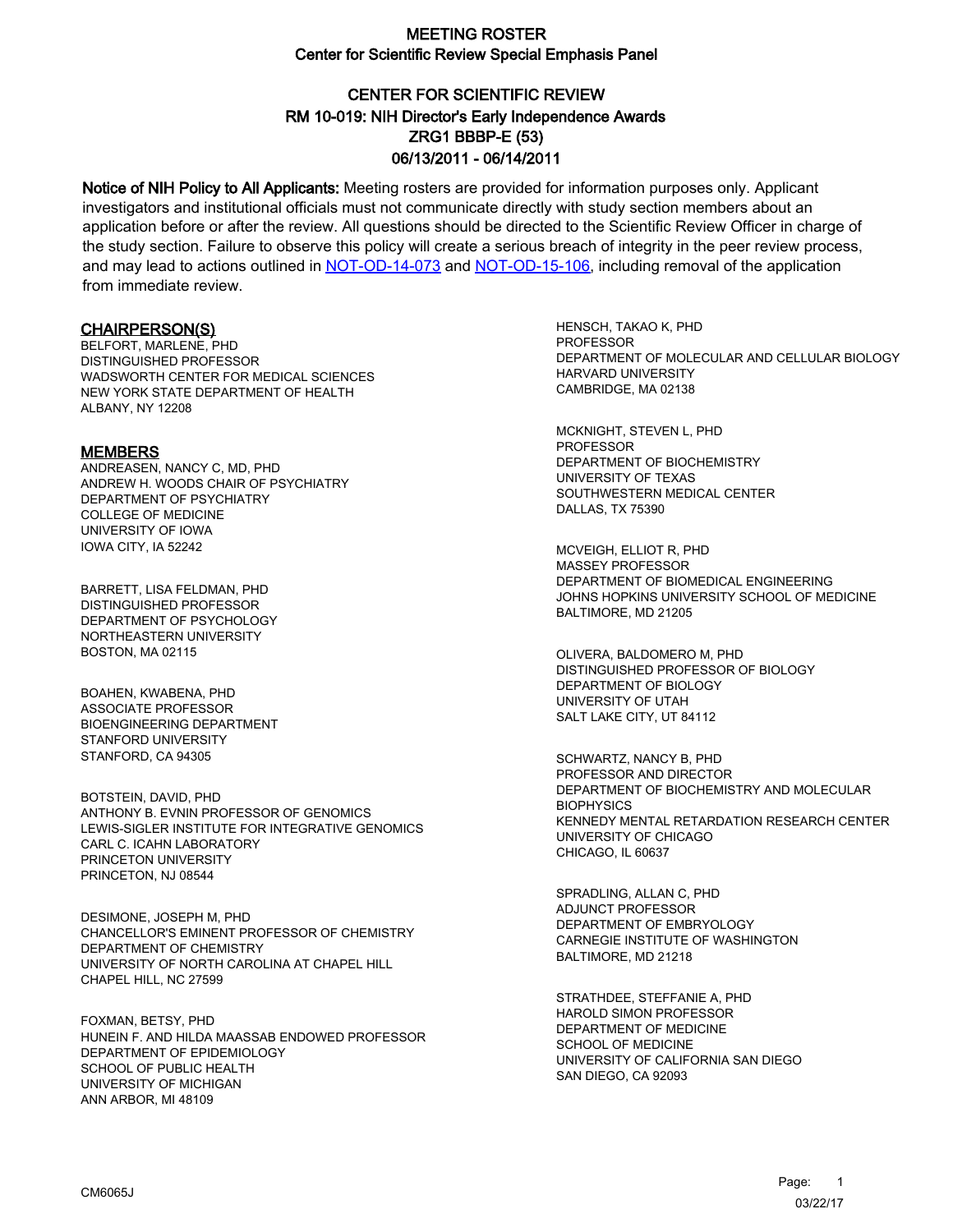# CENTER FOR SCIENTIFIC REVIEW ZRG1 BBBP-E (53) 06/13/2011 - 06/14/2011 RM 10-019: NIH Director's Early Independence Awards

Notice of NIH Policy to All Applicants: Meeting rosters are provided for information purposes only. Applicant investigators and institutional officials must not communicate directly with study section members about an application before or after the review. All questions should be directed to the Scientific Review Officer in charge of the study section. Failure to observe this policy will create a serious breach of integrity in the peer review process, and may lead to actions outlined in [NOT-OD-14-073](https://grants.nih.gov/grants/guide/notice-files/NOT-OD-14-073.html) and [NOT-OD-15-106,](https://grants.nih.gov/grants/guide/notice-files/NOT-OD-15-106.html) including removal of the application from immediate review.

#### MAIL REVIEWER(S)

ABRAHAMS, VIKKI, PHD ASSOCIATE PROFESSOR DEPARTMENT OF OBSTETRICS, GYNECOLOGY REPRODUCTIVE SCIENCE YALE UNIVERSITY SCHOOL OF MEDICINE NEW HAVEN, CT 06510

ADVINCULA, RIGOBERTO CASTILLO, PHD ASSOCIATE PROFESSOR DEPARTMENT OF CHEMISTRY UNIVERSITY OF HOUSTON HOUSTON, TX 77204

AGUILA, HECTOR L, PHD ASSISTANT PROFESSOR OF IMMUNOLOGY DEPARTMENT OF IMMUNOLOGY CENTER FOR IMMUNOTHERAPY OF CANCER AND INFECTIOUS DISEASES UNIVERSITY OF CONNECTICUT HEALTH CENTER FARMINGTON, CT 06030

AHMAD, NIHAL, PHD ASSOCIATE PROFESSOR DEPARTMENT OF DERMATOLOGY UNIVERSITY OF WISCONSIN - MADISON MADISON, WI 53706

AIKEN, CHRISTOPHER R, PHD ASSOCIATE PROFESSOR DEPARTMENTS OF MICROBIOLOGY AND IMMUNOLOGY SCHOOL OF MEDICINE VANDERBILT UNIVERSITY NASHVILLE, TN 37232

ALI-OSMAN, FRANCIS, DSC MARGARET HARRIS & DAVID SILVERMAN DISTINGUISHED PROFESSOR DEPARTMENT OF SURGERY DUKE UNIVERSITY MEDICAL CENTER DURHAM, NC 27710

ALLEN, PHILIP A, PHD **PROFESSOR** DEPARTMENT OF PSYCHOLOGY UNIVERSITY OF AKRON AKRON, OH 44325

ANDERSON, DEBORAH J, PHD PROFESSOR DIVISION OF REPRODUCTIVE BIOLOGY BOSTON UNIVERSITY SCHOOL OF MEDICINE BOSTON, MA 02118

ANN, DAVID K, PHD PROFESSOR AND ASSOCIATE DIRECTOR DEPARTMENT OF CLINICAL AND MOLECULAR PHARMACOLOGY CITY OF HOPE, NATIONAL MEDICAL CENTER LOS ANGELES, CA 91010

ANSON, DENIS, MS, OTR DIRECTOR OF RESEARCH AND DEVELOPMENT ASSISTIVE TECHNOLOGY RESEARCH INSTITUTE MISERICORDIA UNIVERSITY DALLAS, PA 18612

AQUADRO, CHARLES F, PHD PROFESSOR OF POPULATION GENETIC DEPARTMENT OF MOLECULAR BIOLOGY AND GENETICS CORNELL UNIVERSITY ITHACA, NY 14853

ARDEHALI, HOSSEIN, PHD ASSOCIATE PROFESSOR DEPARTMENT OF CARDIOLOGY FEINBERG CARDIOVASCULAR RESEARCH INSTITUTE FEINBERG SCHOOL OF MEDICINE CHICAGO, IL 60611

ASHLEY-KOCH, ALLISON E, PHD ASSOCIATE RESEARCH PROFESSOR DEPARTMENT OF MEDICINE CENTER FOR HUMAN GENETICS DUKE UNIVERSITY MEDICAL CENTER DURHAM, NC 27710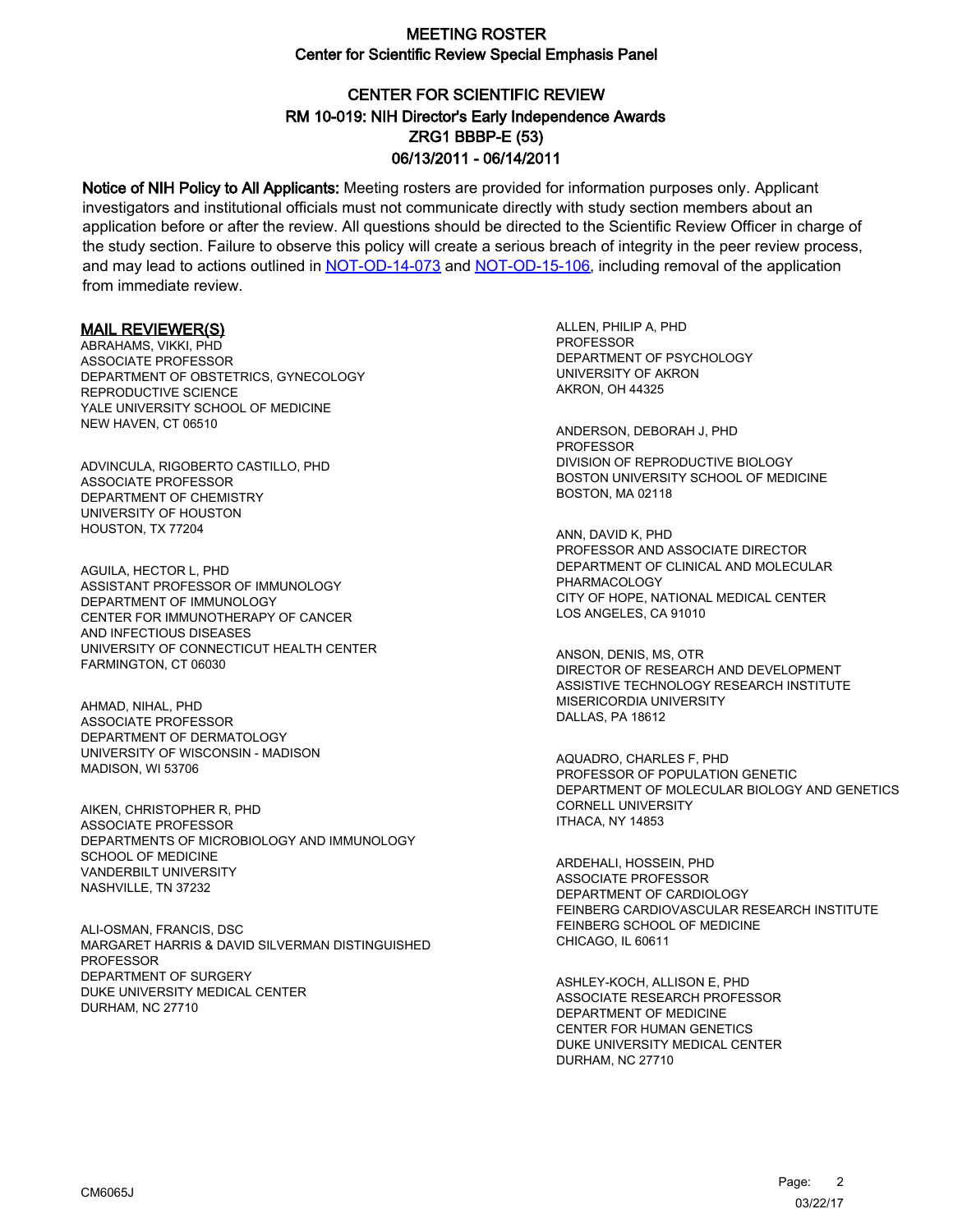# CENTER FOR SCIENTIFIC REVIEW ZRG1 BBBP-E (53) 06/13/2011 - 06/14/2011 RM 10-019: NIH Director's Early Independence Awards

Notice of NIH Policy to All Applicants: Meeting rosters are provided for information purposes only. Applicant investigators and institutional officials must not communicate directly with study section members about an application before or after the review. All questions should be directed to the Scientific Review Officer in charge of the study section. Failure to observe this policy will create a serious breach of integrity in the peer review process, and may lead to actions outlined in [NOT-OD-14-073](https://grants.nih.gov/grants/guide/notice-files/NOT-OD-14-073.html) and [NOT-OD-15-106,](https://grants.nih.gov/grants/guide/notice-files/NOT-OD-15-106.html) including removal of the application from immediate review.

ASHRAF, MUHAMMAD, PHD **PROFESSOR** DIVISION OF REGENERATIVE MEDICINE DEPARTMENT OF PATHOLOGY UNIVERSITY OF CINCINNATI MEDICAL CENTER CINCINNATI, OH 45267

AVANTAGGIATI, MARIA L, MD ASSOCIATE PROFESSOR DEPARTMENT OF ONCOLOGY LOMBARDI CANCER CENTER GEORGETOWN UNIVERSITY WASHINGTON, DC 20057

BAJAJ, CHANDRAJIT L, PHD PROFESSOR AND DIRECTOR DEPARTMENT OF COMPUTER SCIENCE AND CENTER FOR COMPUTATIONAL VISUALIZATION UNIVERSITY OF TEXAS AT AUSTIN AUSTIN, TX 78712

BALL, CATHERINE A, PHD PROJECT DIRECTOR DEPARTMENT OF BIOCHEMISTRY STANFORD MICROARRAY DATABASE STANFORD UNIVERSITY STANFORD, CA 94305

BALLINGER, SCOTT W, PHD ASSOCIATE PROFESSOR DEPARTMENT OF MOLECULAR AND CELLULAR PATHOLOGY UNIVERSITY OF ALABAMA AT BIRMINGHAM BIRMINGHAM, AL 35294

BANDINI, LINDA G, PHD ASSOCIATE PROFESSOR DEPARTMENT OF HEALTH SCIENCES BOSTON UNIVERSITY BOSTON, MA 02215

BANKS, H. THOMAS, PHD DIRECTOR AND PROFESSOR CENTER FOR RESEARCH IN SCIENTIFIC COMPUTING NORTH CAROLINA STATE UNIVERSITY RALEIGH, NC 27695

BARANOWSKI, TOM, PHD PROFESSOR OF BEHAVIORAL AND PHYSICAL ACTIVITY DEPARTMENT OF PEDIATRICS CHILDREN'S NUTRITION RESEARCH CENTER BAYLOR COLLEGE OF MEDICINE HOUSTON, TX 77030

BARLOWE, CHARLES K, PHD PROFESSOR AND CHAIR DEPARTMENT OF BIOCHEMISTRY DARTMOUTH MEDICAL SCHOOL HANOVER, NH 03755

BASU, ANIRBAN, PHD ASSOCIATE PROFESSOR DEPARTMENT OF MEDICINE UNIVERSITY OF CHICAGO CHICAGO, IL 60637

BAUM, MARIANNA K, PHD PROFESSOR DEPARTMENT OF DIETETICS AND NUTRITION ROBERT STEMPEL SCHOOL OF PUBLIC HEALTH FLORIDA INTERNATIONAL UNIVERSITY MIAMI, FL 33199

BEIER, JOHN C, SCD PROFESSOR DEPARTMENT OF MEDICINE UNIVERSITY OF MIAMI MIAMI, FL 33177

BELLAMKONDA, RAVI V, PHD PROFESSOR DEPARTMENT OF BIOMEDICAL ENGINEERING EMORY SCHOOL OF MEDICINE GEORGIA INSTITUTE OF TECHNOLOGY ATLANTA, GA 30332

BERENBAUM, SHERI A, PHD PROFESSOR DEPARTMENT OF PSYCHOLOGY PENNSYLVANIA STATE UNIVERSITY UNIVERSITY PARK, PA 16802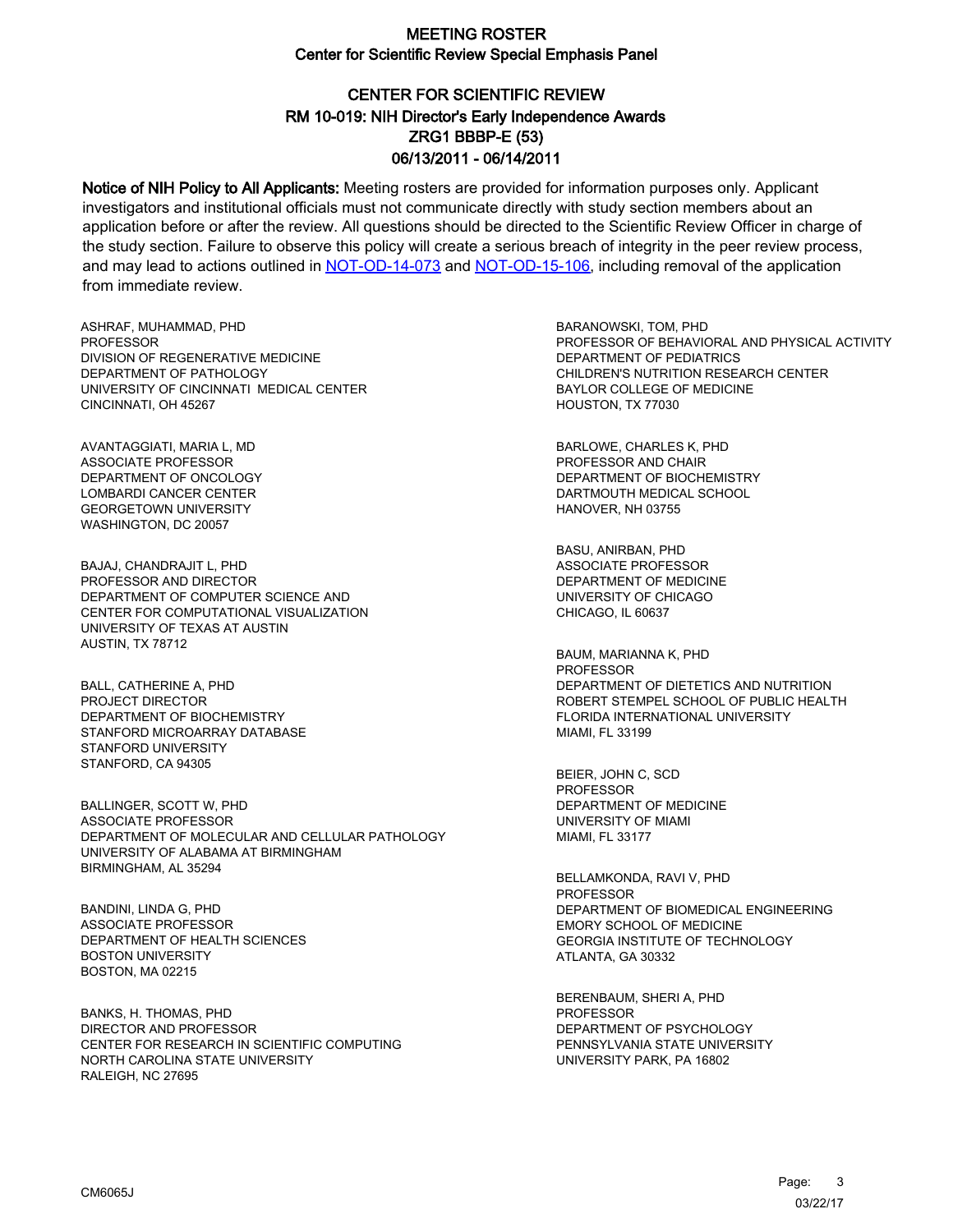# CENTER FOR SCIENTIFIC REVIEW ZRG1 BBBP-E (53) 06/13/2011 - 06/14/2011 RM 10-019: NIH Director's Early Independence Awards

Notice of NIH Policy to All Applicants: Meeting rosters are provided for information purposes only. Applicant investigators and institutional officials must not communicate directly with study section members about an application before or after the review. All questions should be directed to the Scientific Review Officer in charge of the study section. Failure to observe this policy will create a serious breach of integrity in the peer review process, and may lead to actions outlined in [NOT-OD-14-073](https://grants.nih.gov/grants/guide/notice-files/NOT-OD-14-073.html) and [NOT-OD-15-106,](https://grants.nih.gov/grants/guide/notice-files/NOT-OD-15-106.html) including removal of the application from immediate review.

BERNSTAM, ELMER V, MD PROFESSOR SCHOOL OF HEALTH INFORMATION SCIENCES UNIVERSITY OF TEXAS HEALTH SCIENCES CENTER AT HOUSTON HOUSTON, TX 77030

BHAGWAGAR, ZUBIN, MD, MBBS, PHD DIRECTOR GLOBAL CLINICAL RESEARCH BRISTOL-MYERS SQUIBB WALLINGFORD , CT 06492

BICKENBACH, JACKIE R, PHD ASSOCIATE PROFESSOR DEPARTMENT OF ANATOMY, CELL BIOLOGY, DERMATOLOGY AND PATHOLOGY MOLECULAR AND CELLULAR BIOLOGY GRADUATE PROGRAM UNIVERSITY OF IOWA, CARVER COLLEGE OF MEDICINE IOWA CITY, IA 52242

BIGBEE, WILLIAM L, PHD PROFESSOR DIRECTOR, CANCER BIOMARKERS FACILITY DEPARTMENT OF PATHOLOGY CANCER INSTITUTE UNIVERSITY OF PITTSBURGH PITTSBURGH, PA 15213

BLAIR, HARRY C, MD PROFESSOR DEPARTMENTS OF PATHOLOGY, CELL BIOLOGY AND PHYSIOLOGY UNIVERSITY OF PITTSBURGH PITTSBURGH, PA 15261

BLOWER, SALLY MARGARET, PHD **PROFESSOR** DAVID GEFFEN SCHOOL OF MEDICINE UNIVERSITY OF CALIFORNIA, LOS ANGELES LOS ANGELES, CA 90024

BOHN, LAURA M, PHD ASSOCIATE PROFESSOR DEPARTMENT OF MOLECULAR THERAPEUTICS AND NEUROSCIENCE THE SCRIPPS RESEARCH INSTITUTE JUPITER, FL 33458

BONDI, MARK W, PHD PROFESSOR DEPARTMENT OF PSYCHIATRY UNIVERSITY OF CALIFORNIA, SAN DIEGO LA JOLLA, CA 92037

BOOTH, ROBERT EDWIN, PHD PROFESSOR DEPARTMENT OF PSYCHIATRY UNIVERSITY OF COLORADO, DENVER DENVER, CO 80206

BOTTOMLEY, LAWRENCE A, PHD PROFESSOR SCHOOL OF CHEMISTRY AND BIOCHEMISTRY GEORGIA INSTITUTE OF TECHNOLOGY ATLANTA, GA 31332

BOWCOCK, ANNE MARY, PHD PROFESSOR OF GENETICS & JOINT HEAD, DIVISION OF **GENETICS** DIVISION OF HUMAN GENETICS DEPARTMENTS OF GENETICS AND PEDIATRICS WASHINGTON UNIVERSITY SCHOOL OF MEDICINE ST. LOUIS, MO 63117

BOYCE, JOSHUA A, MD ASSOCIATE PROFESSOR DIVISION OF RHEUMATOLOGY, IMMUNOLOGY AND ALLERGY BRIGHAM AND WOMEN'S HOSPITAL BOSTON, MA 02115

BRATTAIN, MICHAEL G, PHD ASSOCIATE DIRECTOR OF BASIC RESEARCH EPPLEY INSTITUTE FOR RESEARCH IN CANCER UNIVERSITY OF NEBRASKA MEDICAL CENTER OMAHA, NE 68198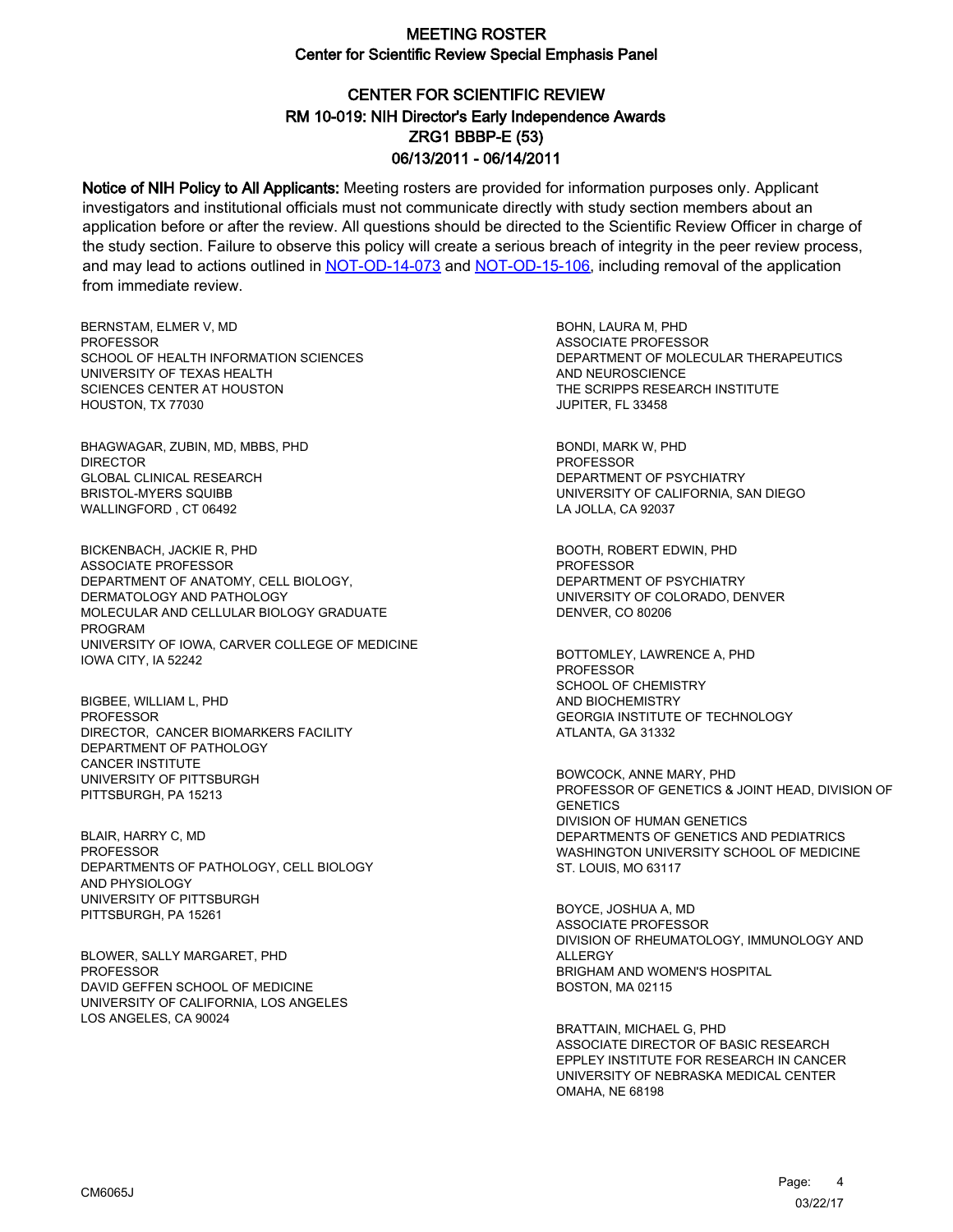# CENTER FOR SCIENTIFIC REVIEW ZRG1 BBBP-E (53) 06/13/2011 - 06/14/2011 RM 10-019: NIH Director's Early Independence Awards

Notice of NIH Policy to All Applicants: Meeting rosters are provided for information purposes only. Applicant investigators and institutional officials must not communicate directly with study section members about an application before or after the review. All questions should be directed to the Scientific Review Officer in charge of the study section. Failure to observe this policy will create a serious breach of integrity in the peer review process, and may lead to actions outlined in [NOT-OD-14-073](https://grants.nih.gov/grants/guide/notice-files/NOT-OD-14-073.html) and [NOT-OD-15-106,](https://grants.nih.gov/grants/guide/notice-files/NOT-OD-15-106.html) including removal of the application from immediate review.

BRAULT, AARON COLE, PHD ASSISTANT PROFESSOR CENTER FOR VECTOR-BORNE DISEASES DEPARTMENT OF PATHOLOGY, MICROBIOLOGY & IMMUNOLOGY SCHOOL OF VETERINARY MEDICINE UNIVERSITY OF CALIFORNIA AT DAVIS DAVIS, CA 95616

BRINK, PETER R, PHD PROFESSOR AND CHAIR DEPARTMENT OF PHYSIOLOGY AND BIOPHYSICS STATE UNIVERSITY OF NEW YORK AT STONY BROOK STONY BROOK, NY 11794

BRODKIN, EDWARD S, MD **PROFESSOR** DEPARTMENT OF PSYCHIATRY SCHOOL OF MEDICINE UNIVERSITY OF PENNSYLVANIA PHILADELPHIA, PA 19104

BRONDOLO, ELIZABETH N, PHD **PROFESSOR** DEPARTMENT OF PSYCHOLOGY ST. JOHN'S UNIVERSITY JAMAICA, NY 11439

BUDD, RALPH C, MD PROFESSOR OF MEDICINE COLLEGE OF MEDICINE UNIVERSITY OF VERMONT BURLINGTON, VT 05405

BUETEFISCH, CATHRIN M, PHD ASSOCIATE PROFESSOR DEPARTMENT OF NEUROLOGY EMORY UNIVERSITY ATLANTA, GA 30322

BUNGE, SILVIA A, PHD ASSOCIATE PROFESSOR DEPARTMENT OF PSYCHOLOGY AND HELEN WILLS NEUROSCIENCE INSTITUTE UNIVERSITY OF CALFORNIA AT BERKELEY BERKELEY, CA 94720

BURT, JANIS M, PHD **PROFESSOR** DEPARTMENT OF PHYSIOLOGY UNIVERSITY OF ARIZONA TUCSON, AZ 85724

BUSHWELLER, JOHN HACKETT, PHD PROFESSOR DEPARTMENT OF MOLECULAR PHYSIOLOGY AND BIOLOGICAL PHYSICS SCHOOL OF MEDICINE UNIVERSITY OF VIRGINIA CHARLOTTESVILLE, VA 22908

CAMPBELL, SCOTT, PHD **PROFESSOR** DEPARTMENT OF PSYCHIATRY LABORATORY OF HUMAN CHRONOBIOLOGY WEILL CORNELL MEDICAL COLLEGE WHITE PLAINS, NY 10605

CANCRO, MICHAEL PAUL, PHD **CHAIR** DEPARTMENT OF PATHOLOGY UNIVERSITY OF PENNSYLVANIA PHILADELPHIA, PA 19104

CAPALDI, DEBORAH M, PHD SENIOR SCIENTIST OREGON SOCIAL LEARNING CENTER EUGENE, OR 97405

CASACCIA, PATRIZIA, MD ASSOCIATE PROFESSOR DEPARTMENT OF NEUROSCIENCE AND GENETICS MOUNT SINAI SCHOOL OF MEDICINE NEW YORK, NY 10029

CEFALU, WILLIAM T, MD PROFESSOR AND CHIEF DIVISION OF NUTRITION AND CHRONIC DISEASE PENNINGTON BIOMEDICAL RESEARCH CENTER BATON ROUGE, LA 70808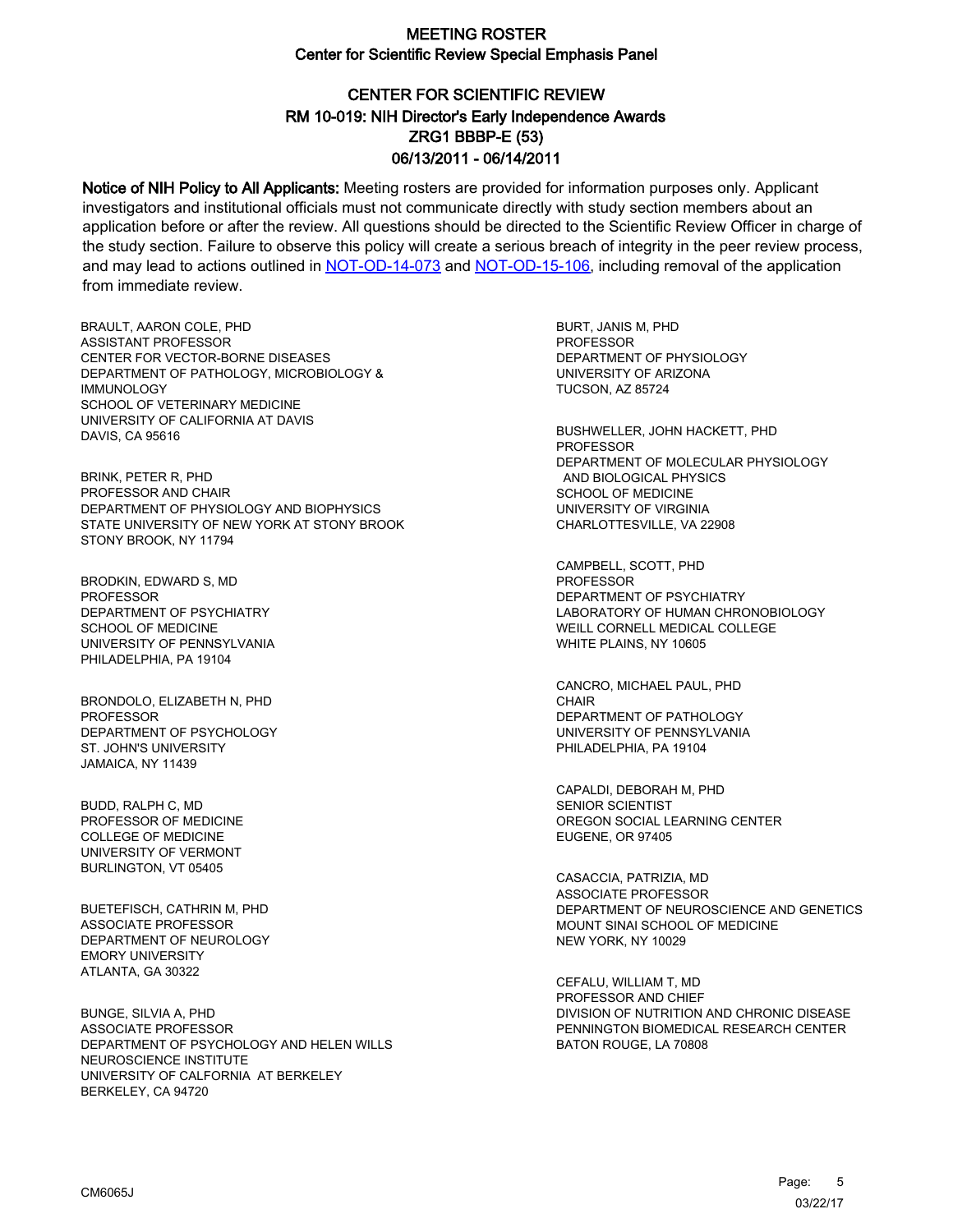# CENTER FOR SCIENTIFIC REVIEW ZRG1 BBBP-E (53) 06/13/2011 - 06/14/2011 RM 10-019: NIH Director's Early Independence Awards

Notice of NIH Policy to All Applicants: Meeting rosters are provided for information purposes only. Applicant investigators and institutional officials must not communicate directly with study section members about an application before or after the review. All questions should be directed to the Scientific Review Officer in charge of the study section. Failure to observe this policy will create a serious breach of integrity in the peer review process, and may lead to actions outlined in [NOT-OD-14-073](https://grants.nih.gov/grants/guide/notice-files/NOT-OD-14-073.html) and [NOT-OD-15-106,](https://grants.nih.gov/grants/guide/notice-files/NOT-OD-15-106.html) including removal of the application from immediate review.

CHAIKEN, IRWIN M, PHD RESEARCH PROFESSOR OF MEDICINE DEPARTMENT OF MEDICINE UNIVERSITY OF PENNSYLVANIA SCHOOL OF MEDICINE PHILADELPHIA, PA 19104

CHAKRABORTY, DEV P, PHD ASSOCIATE PROFESSOR DEPARTMENT OF RADIOLOGY SCHOOL OF MEDICINE UNIVERSITY OF PITTSBURGH PITTSBURGH, PA 15261

CHANDLER, DARRELL P, PHD CHIEF SCIENCE OFFICER AKONNI BIOSYSTEMS INCORPORATED FREDERICK, MD 21701

CHATHAM, JOHN C, PHD **PROFESSOR** DIVISION OF CARDIOVASCULAR DISEASE DEPARTMENT OF MEDICINE UNIVERSITY OF ALABAMA AT BIRMINGHAM BIRMINGHAM, AL 35233

CHAU, VINCENT, PHD PROFESSOR DEPARTMENT OF CELLULAR AND MOLECULAR PHYSIOLOGY HERSHEY MEDICAL CENTER PENNSYLVANIA STATE UNIVERSITY HERSHEY, PA 17033

CHERNOFF, YURY O, PHD PROFESSOR SCHOOL OF BIOLOGY GEORGIA INSTITUTE OF TECHNOLOGY ATLANTA, GA 30332

CHRISTIANO, ANGELA M, PHD ASSOCIATE PROFESSOR DEPARTMENTS OF DERMATOLOGY, GENETICS, AND DEVELOPMENT COLLEGE OF PHYSICIANS AND SURGEONS COLUMBIA UNIVERSITY NEW YORK, NY 10032

CHUMLEA, WILLIAM CAMERON, PHD FELS PROFESSOR DEPARTMENTS OF COMMUNITY HEALTH AND PEDIATRICS SCHOOL OF MEDICINE WRIGHT STATE UNIVERSITY DAYTON, OH 45420

CHUNG, WENDY K, PHD ASSISTANT PROFESSOR DEPARTMENT OF PEDIATRICS AND MEDICINE COLUMBIA UNIVERSITY NEW YORK, NY 10027

CIDLOWSKI, JOHN A, PHD **CHIEF** LABORATORY OF SIGNAL TRANSDUCTION NATIONAL INSTITUTE OF ENVIRONMENTAL HEALTH SCIENCES NATIONAL INSTITUTES OF HEALTH RESEARCH TRIANGLE PARK, NC 27709

CLAUW, DANIEL J, MD ASSOCIATE PROFESSOR DIVISION OF RHEUMATOLOGY UNIVERSITY OF MICHIGAN ANN ARBOR, MI 48106

COATS, KAREN S, PHD ASSOCIATE PROFESSOR DEPARTMENT OF BIOLOGICAL SCIENCES MISSISSIPPI STATE UNIVERSITY MISSISSIPPI STATE, MS 39762

COHEN, NEAL J, PHD PROFESSOR DEPARTMENT OF PSYCHOLOGY UNIVERSITY OF ILLINOIS, URBANA-CHAMPAIGN URBANA, IL 61801

COHEN, ROBERT, PHD SENIOR RESEARCH SCIENTIST DEPARTMENT OF BIOCHEMISTRY AND MOLECULAR **BIOLOGY** COLORADO STATE UNIVERSITY FORT COLLINS, CO 80523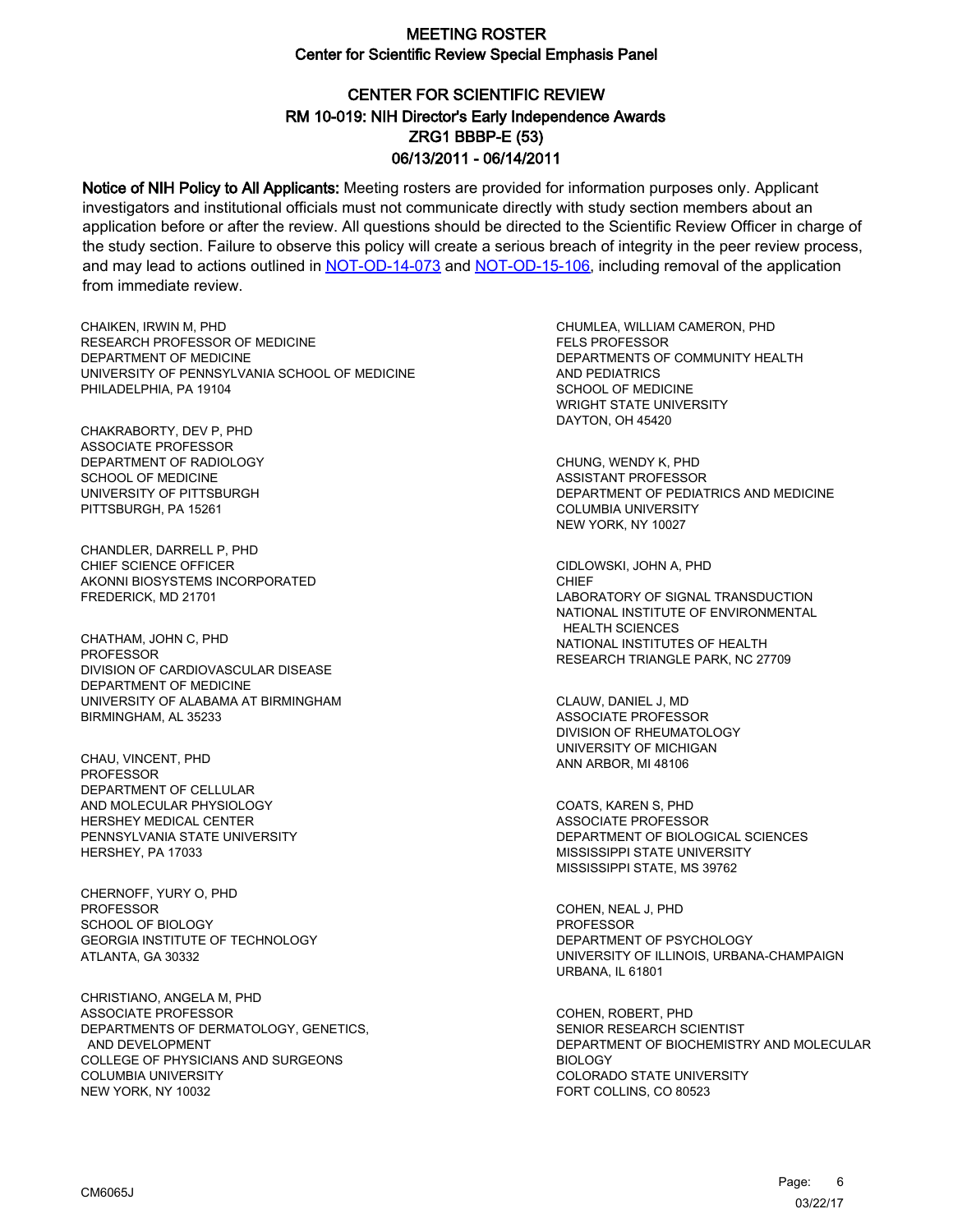## CENTER FOR SCIENTIFIC REVIEW ZRG1 BBBP-E (53) 06/13/2011 - 06/14/2011 RM 10-019: NIH Director's Early Independence Awards

Notice of NIH Policy to All Applicants: Meeting rosters are provided for information purposes only. Applicant investigators and institutional officials must not communicate directly with study section members about an application before or after the review. All questions should be directed to the Scientific Review Officer in charge of the study section. Failure to observe this policy will create a serious breach of integrity in the peer review process, and may lead to actions outlined in [NOT-OD-14-073](https://grants.nih.gov/grants/guide/notice-files/NOT-OD-14-073.html) and [NOT-OD-15-106,](https://grants.nih.gov/grants/guide/notice-files/NOT-OD-15-106.html) including removal of the application from immediate review.

CRAWLEY, JACQUELINE N, PHD CHIEF, SECTION ON BEHAVIORAL GENOMICS NATIONAL INSTITUTE OF MENTAL HEALTH NATIONAL INSTITUTES OF HEALTH BETHESDA, MD 20892

CRIPE, TIMOTHY P, PHD ASSOCIATE PROFESSOR OF PEDIATRICS DIRECTOR, TRANSLATIONAL RESEARCH TRIALS OFFICE DIVISION OF ONCOLOGY CINCINNATI CHILDREN'S HOSPITAL MEDICAL CENTER CINCINNATI, OH 45229

CRNIC, KEITH A, PHD PROFESSOR DEPARTMENT OF PSYCHOLOGY ARIZONA STATE UNIVERSITY TEMPE, AZ 85287

CROPPER, ELIZABETH C, PHD ASSOCIATE PROFESSOR FISHBERG DEPARTMENT OF NEUROSCIENCE MOUNT SINAI SCHOOL OF MEDICINE NEW YORK, NY 10029

DARLING, WARREN G, PHD PROFESSOR DEPARTMENT OF EXERCISE SCIENCE THE UNIVERSITY OF IOWA IOWA CITY, IA 52242

DAVIS, GEORGE E, PHD PROFESSOR DEPARTMENT OF PATHOLOGY AND LABORATORY **MEDICINE** COLLEGE OF MEDICINE TEXAS A&M UNIVERSITY SYSTEM HEALTH SCIENCE CENTER COLLEGE STATION, TX 77843

DAVIS, ROBERT LOWELL, MD ASSOCIATE PROFESSOR CENTER FOR HEALTH RESEARCH, SOUTHEAST KAISER PERMANENTE GEORGIA ATLANTA, GA 30305

DAVULURI, RAMANA V, PHD ASSOCIATE PROFESSOR MOLECULAR AND CELLULAR ONCOGENESIS PROGRAM THE WISTAR INSTITUTE PHILADELPHIA, PA 19104

DEASY, BRIDGET M, PHD ASSISTANT PROFESSOR DEPARTMENTS OF ORTHOPAEDIC SURGERY AND BIOENGINEERING UNIVERSITY OF PITTSBURGH STEM CELL RESEARCH **CENTER** PITTSBURGH, PA 15213

DERBYSHIRE, KEITH M, PHD RESEARCH SCIENTIST DIVISION OF GENECTICS WADSWORTH CENTER NEW YORK STATE DEPARTMENT OF HEALTH ALBANY, NY 12201

DEVINE, SCOTT E, PHD ASSISTANT PROFESSOR DEPARTMENT OF BIOCHEMISTRY EMORY UNIVERSITY ATLANTA, GA 30322

DEVOTO, MARCELLA, PHD PROFESSOR DIVISION OF HUMAN GENETICS CHOP/UNIVERSITY OF PENNSYLVANIA PHILADELPHIA, PA 19103

DEWHIRST, FLOYD E, DDS, PHD SENIOR MEMBER OF STAFF DEPARTMENT OF MOLECULAR GENETICS FORSYTH INSTITUTE BOSTON, MA 02115

DICKERSON, BRADFORD C, MD ASSOCIATE PROFESSOR DEPARTMENT OF NEUROLOGY GERONTOLOGY RESEARCH UNIT MASSACHUSETTS GENERAL HOSPITAL CHARLESTOWN, MA 02129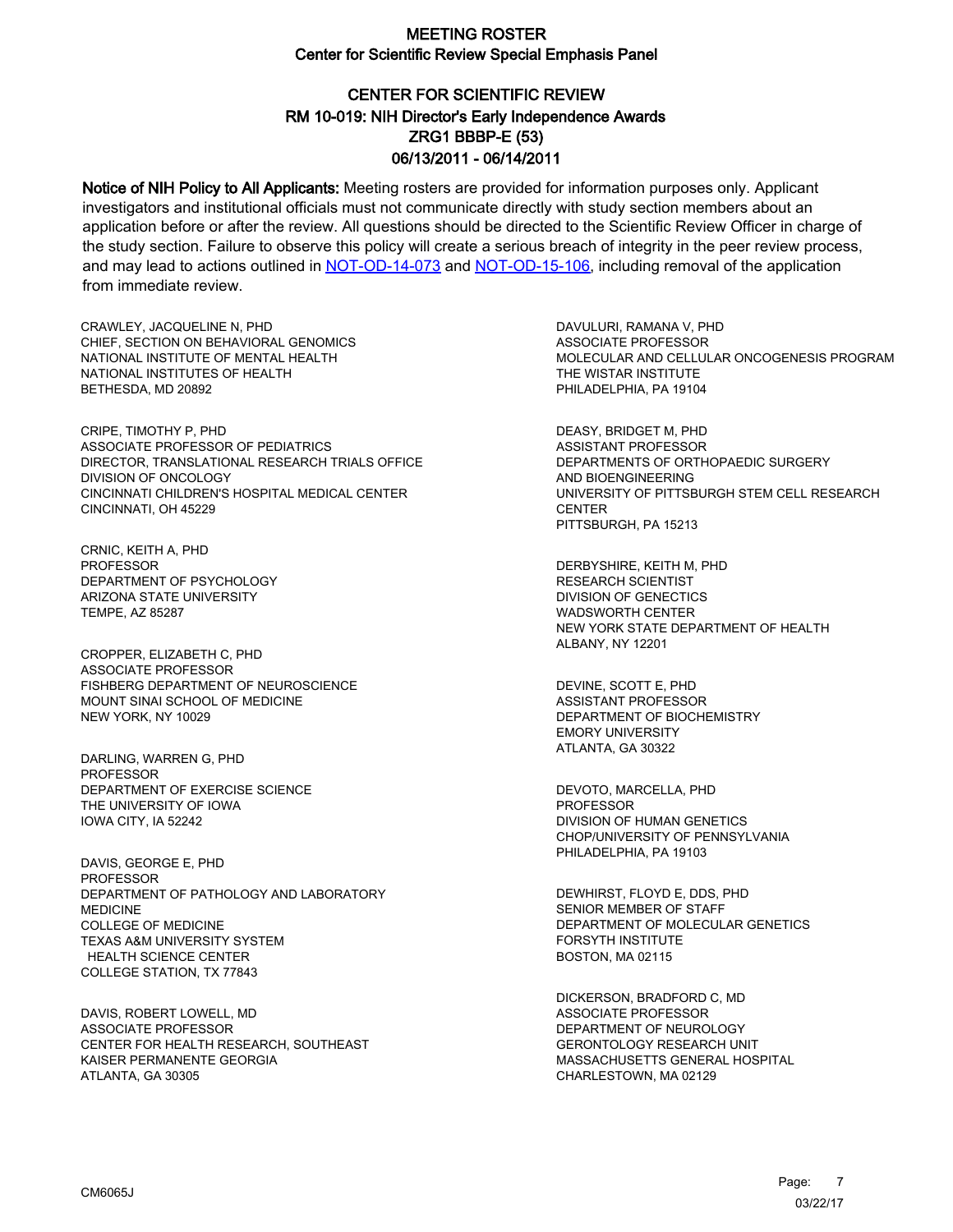# CENTER FOR SCIENTIFIC REVIEW ZRG1 BBBP-E (53) 06/13/2011 - 06/14/2011 RM 10-019: NIH Director's Early Independence Awards

Notice of NIH Policy to All Applicants: Meeting rosters are provided for information purposes only. Applicant investigators and institutional officials must not communicate directly with study section members about an application before or after the review. All questions should be directed to the Scientific Review Officer in charge of the study section. Failure to observe this policy will create a serious breach of integrity in the peer review process, and may lead to actions outlined in [NOT-OD-14-073](https://grants.nih.gov/grants/guide/notice-files/NOT-OD-14-073.html) and [NOT-OD-15-106,](https://grants.nih.gov/grants/guide/notice-files/NOT-OD-15-106.html) including removal of the application from immediate review.

DIMOPOULOS, GEORGE DIMOPOULOS, PHD ASSISTANT PROFESSOR DEPARTMENT OF MOLECULAR MICROBIOLOGY AND IMMUNOLOGY BLOOMBERG SCHOOL OF PUBLIC HEALTH JOHNS HOPKINS UNIVERSITY BALTIMORE, MD 21205

DISCHER, DENNIS E, PHD PROFESSOR DEPARTMENTS OF CHEMICAL, BIOMOLECULAR ENGINEERING, CELL AND MOLECULAR BIOLOGY UNIVERSITY OF PENNSYLVANIA PHILADELPHIA, PA 19104

DONG, JIN-TANG, PHD ASSOCIATE PROFESSOR DEPARTMENT OF HEMATOLOGY AND MEDICAL ONCOLOGY WINSHIP CANCER INSTITUTE EMORY UNIVERSITY SCHOOL OF MEDICINE ATLANTA, GA 30322

DORDICK, JONATHAN S, PHD HOWARD P. ISERMANN PROFESSOR DEPARTMENT OF CHEMICAL AND BIOLOGICAL ENGINEERING RENSSELAER POLYTECHNIC INSTITUTE TROY, NY 12180

DORN, GERALD W, MD **PROFESSOR** CENTER FOR PHARMACOGENOMICS SCHOOL OF MEDICINE WASHINGTON UNIVERSITY ST. LOUIS, MO 63110

DUTTON, PETER LESLIE, PHD PROFESSOR DEPARTMENT OF BIOCHEMISTRY AND BIOPHYSICS SCHOOL OF MEDICINE UNIVERSITY OF PENNSYLVANIA PHILADELPHIA, PA 19104

DYER, DAVID W, PHD PROFESSOR DEPARTMENT OF MICROBIOLOGY AND IMMUNOLOGY OKLAHOMA UNIVERSITY OKLAHOMA CITY, OK 73104

ECKEL, ROBERT H, MD PROFESSOR DIVISION OF ENDOCRINOLOGY DEPARTMENT OF MEDICINE UNIVERSITY OF COLORADO AT DENVER AURORA, CO 80045

EFIRD, JIMMY T, PHD ASSOCIATE PROFESSOR DEPARTMENT OF TROPICAL MEDICINE UNIVERSITY OF HAWAII AT MANOA HONOLULU, HI 96813

EGUCHI, SATORU, PHD ASSOCIATE PROFESSOR OF MEDICINE DEPARTMENT OF PHYSIOLOGY CARDIOVASCULAR RESEARCH CENTER TEMPLE UNIVERSITY PHILADELPHIA, PA 19140

ELSTON, ROBERT C, PHD PROFESSOR DEPARTMENTS OF EPIDEMIOLOGY AND BIOSTATISTICS CASE WESTERN RESERVE UNIVERSITY CLEVELAND, OH 44109

ESPY, KIMBERLY ANDREWS, PHD ASSOCIATE VICE CHANCELLOR OF RESEARCH DEPARTMENT OF PSYCHOLOGY UNIVERSITY OF NEBRASKA, LINCOLN, NE 68588

FALLAVOLLITA, JAMES, MD PROFESSOR DIVISION OF CARDIOLOGY DEPARTMENT OF MEDICINE STATE UNIVERSITY OF NEW YORK AT BUFFALO BUFFALO, NY 14214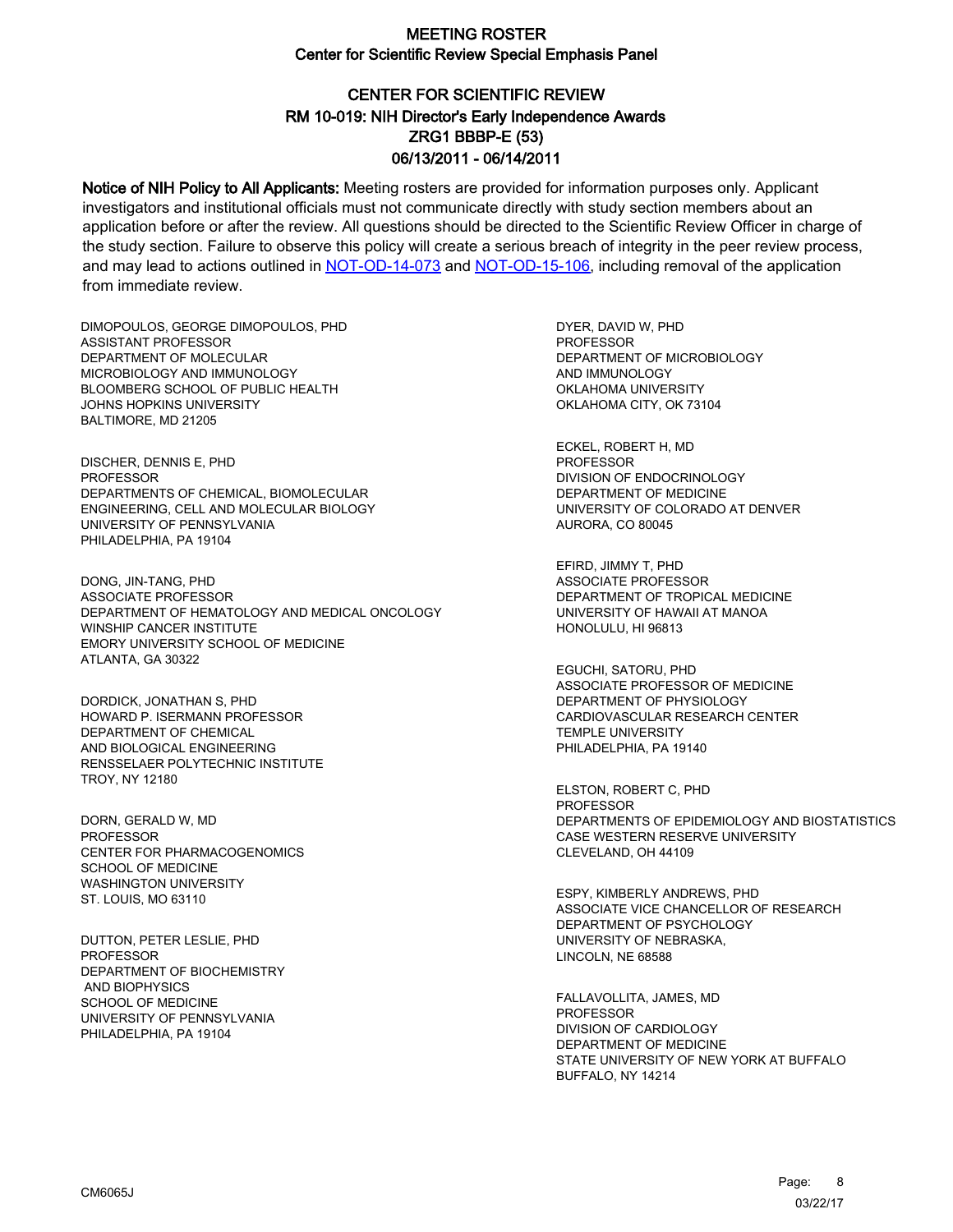# CENTER FOR SCIENTIFIC REVIEW ZRG1 BBBP-E (53) 06/13/2011 - 06/14/2011 RM 10-019: NIH Director's Early Independence Awards

Notice of NIH Policy to All Applicants: Meeting rosters are provided for information purposes only. Applicant investigators and institutional officials must not communicate directly with study section members about an application before or after the review. All questions should be directed to the Scientific Review Officer in charge of the study section. Failure to observe this policy will create a serious breach of integrity in the peer review process, and may lead to actions outlined in [NOT-OD-14-073](https://grants.nih.gov/grants/guide/notice-files/NOT-OD-14-073.html) and [NOT-OD-15-106,](https://grants.nih.gov/grants/guide/notice-files/NOT-OD-15-106.html) including removal of the application from immediate review.

FASANO, ALESSIO, MD **PROFESSOR** DEPARTMENTS OF PEDIATRICS, MEDICINE AND PHYSIOLOGY UNIVERSITY OF MARYLAND SCHOOL OF MEDICINE BALTIMORE, MD 21201

FATHMAN, CHARLES GARRISON, MD PROFESSOR DIVISION OF IMMUNOLOGY AND RHEUMATOLOGY STANFORD UNIVERSITY SCHOOL OF MEDICINE STANFORD, CA 94305

FIELD-FOTE, EDELLE CARMEN, PHD **PROFESSOR** DEPARMENT OF PHYSICAL THERAPY THE MIAMI PROJECT TO CURE PARALYSIS UNIVERSITY OF MIAMI MILLER SCHOOL OF MEDICINE MIAMI, FL 33146

FIOROTTO, MARTA L, PHD ASSOCIATE PROFESSOR CHILDREN'S NUTRITION RESEARCH CENTER DEPARTMENT OF PEDIATRICS BAYLOR COLLEGE OF MEDICINE HOUSTON, TX 77030

FITZGIBBON, MARIAN L, PHD PROFESSOR DEPARTMENT OF MEDICINE SCHOOL OF PUBLIC HEALTH UNIVERSITY OF ILLINOIS AT CHICAGO CHICAGO, IL 60608

FLEISCHMANN, ROBERT, PHD PROFESSOR THE INSTITUTE FOR GENOMIC RESEARCH ROCKVILLE, MD 20850

FRUEH, BARTLEY CHRISTOPHER, PHD PROFESSOR AND DIRECTOR DEPARTMENT OF PSYCHOLOGY UNIVERSITY OF HAWAII AT HILO HILO, HI 96720

FU, WENJIANG J, PHD ASSISTANT PROFESSOR DEPARTMENT OF EPIDEMIOLOGY COLLEGE OF HUMAN MEDICINE MICHIGAN STATE UNIVERSITY EAST LANSING, MI 48823

FUSHMAN, DAVID, PHD ASSOCIATE PROFESSOR DEPARTMENT OF CHEMISTRY AND BIOCHEMISTRY UNIVERSITY OF MARYLAND, COLLEGE PARK COLLEGE PARK, MD 20742

GAO, FEN-BIAO, PHD **PROFESSOR** DEPARTMENTS OF NEUROLOGY AND NEUROBIOLOGY UNIVERSITY OF MASSACHUSETTS MEDICAL SCHOOL WORCHESTER, MA 01605

GARRY, ROBERT F JR, PHD PROFESSOR/ASSISTANT DEAN DEPARTMENT OF MICROBIOLOGY AND IMMUNOLOGY **TULANE UNIVERSITY** NEW ORLEANS, LA 70112

GELB, BRUCE D, MD PROFESSOR DIVISION OF PEDIATRIC CARDIOLOGY CENTER FOR MOLECULAR CARDIOLOGY MOUNT SINAI SCHOOL OF MEDICINE NEW YORK, NY 10029

GIERASCH, LILA M, PHD PROFESSOR AND HEAD DEPARTMENT OF BIOCHEMISTRY, MOLECULAR BIOLOGY AND CHEMISTRY UNIVERSITY OF MASSACHUSETTS AMHERST, MA 01003

GOEL, VIJAY K, PHD PROFESSOR AND CHAIRMAN DEPARTMENT OF BIOMEDICAL ENGINEERING UNIVERSITY OF TOLEDO TOLEDO, OH 43606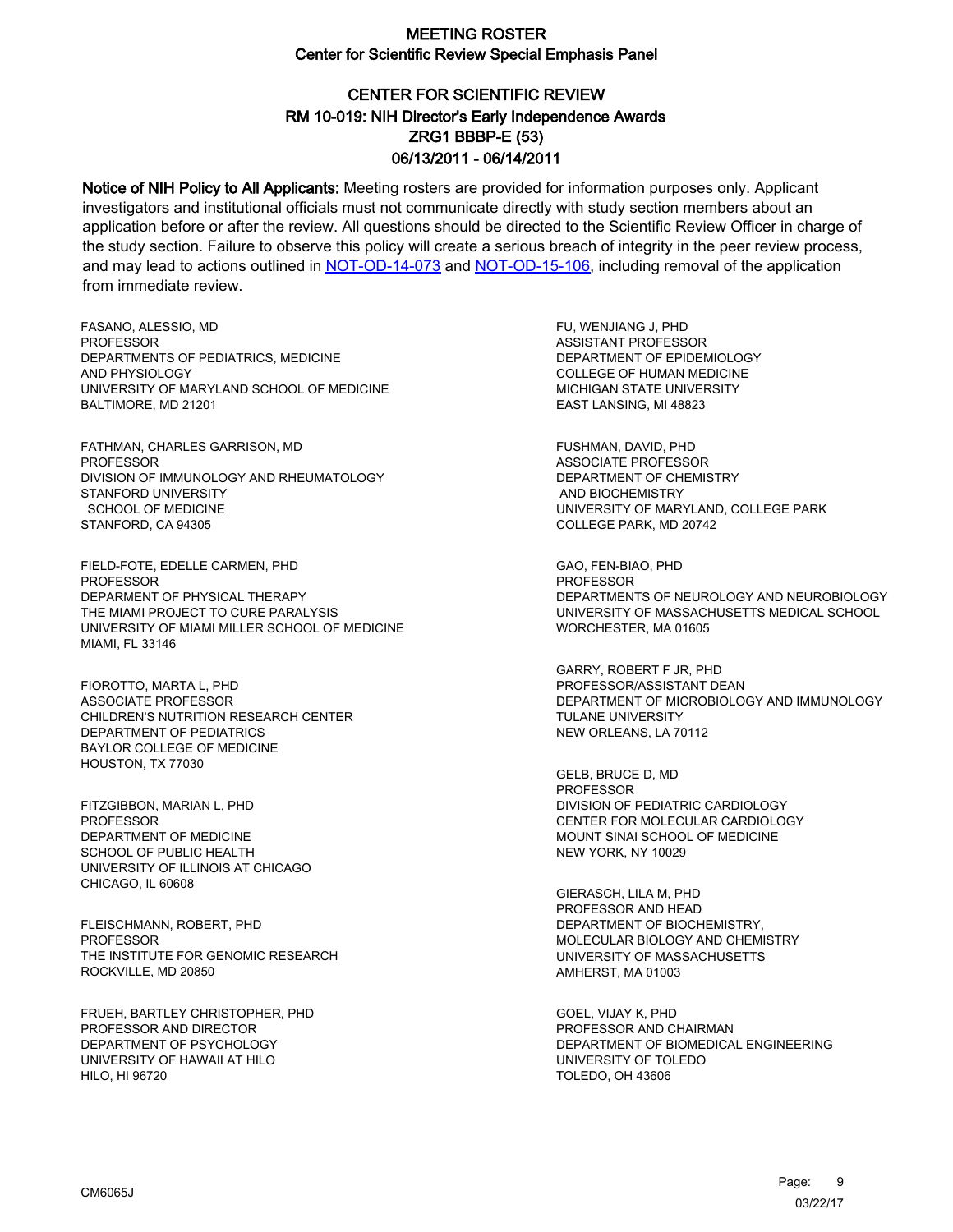## CENTER FOR SCIENTIFIC REVIEW ZRG1 BBBP-E (53) 06/13/2011 - 06/14/2011 RM 10-019: NIH Director's Early Independence Awards

Notice of NIH Policy to All Applicants: Meeting rosters are provided for information purposes only. Applicant investigators and institutional officials must not communicate directly with study section members about an application before or after the review. All questions should be directed to the Scientific Review Officer in charge of the study section. Failure to observe this policy will create a serious breach of integrity in the peer review process, and may lead to actions outlined in [NOT-OD-14-073](https://grants.nih.gov/grants/guide/notice-files/NOT-OD-14-073.html) and [NOT-OD-15-106,](https://grants.nih.gov/grants/guide/notice-files/NOT-OD-15-106.html) including removal of the application from immediate review.

GOLDINGER, STEPHEN D, PHD **PROFESSOR** DEPARTMENT OF PSYCHOLOGY ARIZONA STATE UNIVERSITY TEMPE, AZ 85287

GOTLIB, IAN H, PHD PROFESSOR DEPARTMENT OF PSYCHOLOGY STANFORD UNIVERSITY STANFORD, CA 94305

GRAVISS, EDWARD A, PHD ASSOCIATE PROFESSOR MOLECULAR TUBERCULOSIS LABORATORY CENTER FOR MOLECULAR AND TRANSLATIONAL HUMAN INFECTIOUS DISEASE RESEARCH THE METHODIST HOSPITAL RESEARCH INSTITUTE HOUSTON, TX 77030

GREENBERG, EVERETT P, PHD SHEPPERD PROFESSOR OF MOLECULAR PATHOGENESIS DEPARTMENT OF MICROBIOLOGY SCHOOL OF MEDICINE UNIVERSITY OF WASHINGTON SEATTLE, WA 98195

GRETCH, DAVID RICHARD, PHD DIRECTOR VIRAL HEPATOLOGY LABORATORY FRED HUTCHINSON RESEARCH CENTER SEATTLE, WA 98195

GRIFFEN, ANN L, DDS **PROFESSOR** DEPARTMENT OF PEDIATRIC DENTISTRY COLLEGE OF DENTISTRY OHIO STATE UNIVERSITY COLUMBUS, OH 43218

GRIPP, KAREN, MD PROFESSOR A.I. DUPONT HOSPITAL FOR CHILDREN WILMINGTON, DE 1903

GROOPMAN, JEROME E, MD **CHIEF** HARVARD INSTITUTE OF MEDICINE BOSTON, MA 02115

GROSS, GARRETT JOHN, PHD PROFESSOR DEPARTMENT OF PHARMACOLOGY AND TOXICOLOGY MEDICAL COLLEGE OF WISCONSIN MILWAUKEE, WI 53226

HAASE, JOAN ELLEN, BSN, PHD PROFESSOR HOLMQUIST PROFESSOR IN PEDIATRIC ONCOLOGY NURSING INDIANA UNIVERSITY SCHOOL OF NURSING INDIANAPOLIS, IN 46212

HARDIN, J MICHAEL, PHD PROFESSOR AND ASSOCIATE DEAN FOR RESEARCH AND SENIOR ASSOCIATE DEAN CULVERHOUSE COLLEGE OF COMMERCE UNIVERSITY OF ALABAMA TUSCALOOSA, AL 35401

HARRIS, LYNDSAY NORINE, MD ASSISTANT PROFESSOR DIRECTOR OF THE BREAST CANCER PROGRAM YALE CANCER CENTER YALE UNIVERSITY SCHOOL OF MEDICINE NEW HAVEN, CT 06520

HEITJAN, DANIEL FRANCIS, PHD **PROFESSOR** DEPARTMENTS OF BIOSTATISTICS AND EPIDEMIOLOGY UNIVERSITY OF PENNSYLVANIA SCHOOL OF MEDICINE PHILADELPHIA, PA 19104

HELGESON, VICKI S, PHD PROFESSOR DEPARTMENT OF PSYCHOLOGY CARNEGIE MELLON UNIVERSITY PITTSBURGH, PA 15213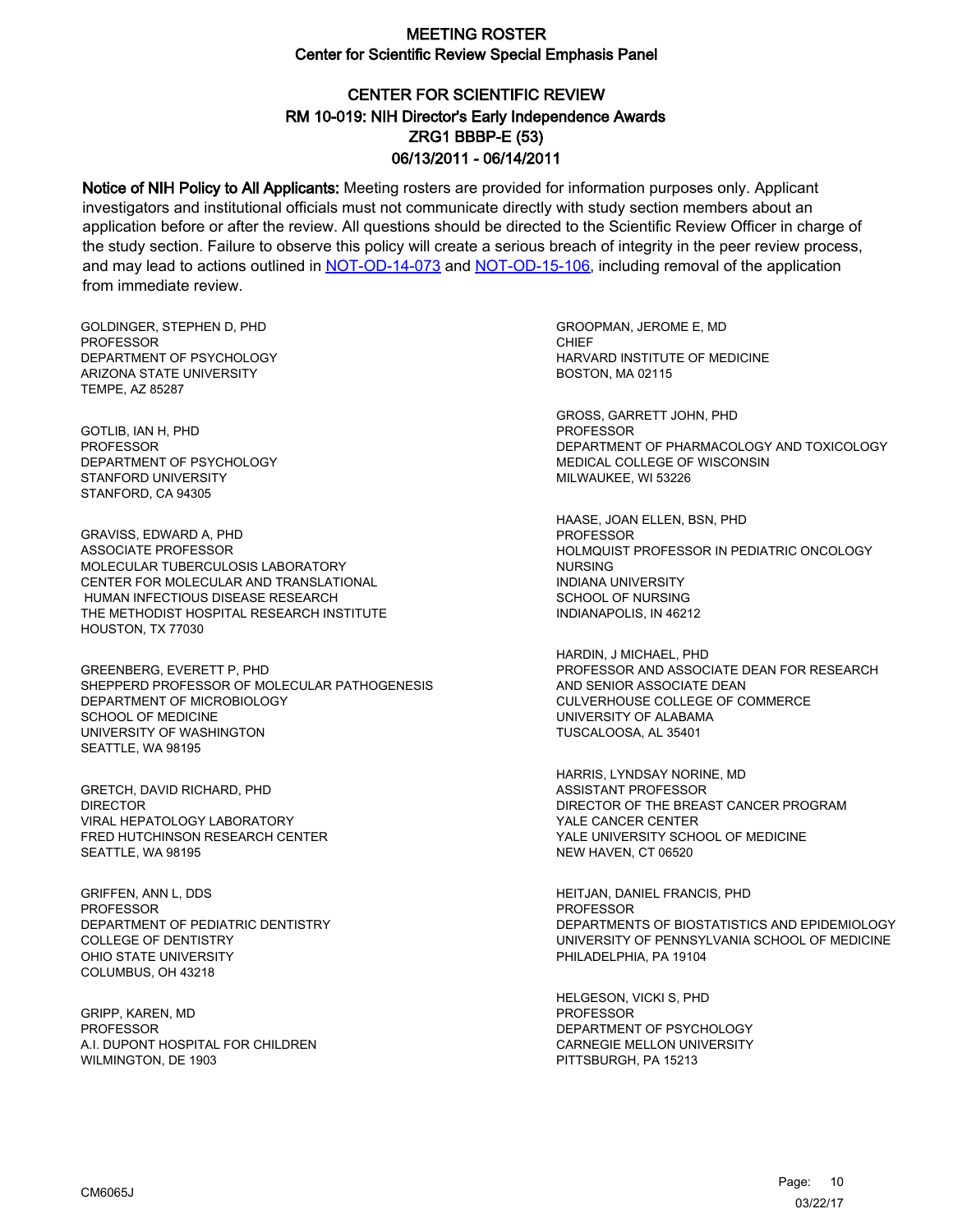# CENTER FOR SCIENTIFIC REVIEW ZRG1 BBBP-E (53) 06/13/2011 - 06/14/2011 RM 10-019: NIH Director's Early Independence Awards

Notice of NIH Policy to All Applicants: Meeting rosters are provided for information purposes only. Applicant investigators and institutional officials must not communicate directly with study section members about an application before or after the review. All questions should be directed to the Scientific Review Officer in charge of the study section. Failure to observe this policy will create a serious breach of integrity in the peer review process, and may lead to actions outlined in [NOT-OD-14-073](https://grants.nih.gov/grants/guide/notice-files/NOT-OD-14-073.html) and [NOT-OD-15-106,](https://grants.nih.gov/grants/guide/notice-files/NOT-OD-15-106.html) including removal of the application from immediate review.

HEVENER, ANDREA L, PHD ASSISTANT PROFESSOR DIVISION OF ENDOCRINOLOGY, DIABETES AND HYPERTENSION UNIVERSITY OF CALIFORNIA, LOS ANGELES LOS ANGELES, CA 90095

HIGLEY, JAMES DEE, PHD RESEARCH PSYCHOLOGIST DEPARTMENT OF PSYCHOLOGY BRIGHAM YOUNG UNIVERSITY PROVO, UT 84602

HILL, R BLAKE, PHD ASSISTANT PROFESSOR DEPARTMENT OF BIOLOGY JOHNS HOPKINS UNIVERSITY BALTIMORE, MD 21218

HIRSCHI, KAREN K, PHD ASSOCIATE PROFESSOR CENTER FOR CELL AND GENE THERAPY BAYLOR COLLEGE OF MEDICINE HOUSTON, TX 77030

HO, RODNEY J.Y, PHD PROFESSOR DEPARTMENT OF PHARMACEUTICS UNIVERSITY OF WASHINGTON SCHOOL OF PHARMACY SEATTLE, WA 98105

HOFFMAN, ANDREW R, MD PROFESSOR DEPARTMENT OF MEDICINE/ENDOCRINOLOGY SCHOOL OF MEDICINE STANFORD UNIVERSITY STANFORD, CA 94305

HOFFMANN, ALEXANDER, PHD ASSOCIATE PROFESSOR DEPARTMENT OF CHEMISTRY AND BIOCHEMISTRY UNIVERSITY OF CALIFORNIA AT SAN DIEGO LA JOLLA, CA 92093

HOUMARD, JOSEPH A, PHD PROFESSOR AND DIRECTOR DEPARTMENT OF EXERCISE AND SPORTS SCIENCE EAST CAROLINA UNIVERSITY GREENVILLE, NC 27858

HUARD, JOHNNY, PHD HENRY J. MANKIN PROFESSOR CHILDREN'S HOSPITAL OF PITTSBURGH UNIVERSITY OF PITTSBURGH PITTSBURGH, PA 15213

HUFFNAGLE, GARY B, PHD PROFESSOR DIVISION OF PULMONARY DEPARTMENT OF INTERNAL MEDICINE UNIVERSITY OF MICHIGAN MEDICAL SCHOOL ANN ARBOR, MI 48109

HUTCHISON, KENT E, PHD PROFESSOR DEPARTMENT OF PSYCHOLOGY THE MIND INSTITUTE UNIVERSITY OF NEW MEXICO ALBUQUERQUE, NM 87131

IM, EUN-OK, PHD PROFESSOR SCHOOL OF NURSING UNIVERSITY OF TEXAS AT AUSTIN AUSTIN, TX 78701

JACOBSON, MIREILLE, PHD SENIOR ECONOMIST RAND CORPORATION SANTA MONICA, CA 90407

JILKA, ROBERT L, PHD PROFESSOR OF INTERNAL MEDICINE AND VA RESEARCH CAREER SCIENTIST UAMS CENTER FOR OSTEOPOROSIS AND METABOLIC BONE DISEASES CENTRAL ARKANSAS VETERANS HEALTHCARE SYSTEM UNIVERSITY OF ARKANSAS FOR MEDICAL SCIENCES LITTLE ROCK, AR 72205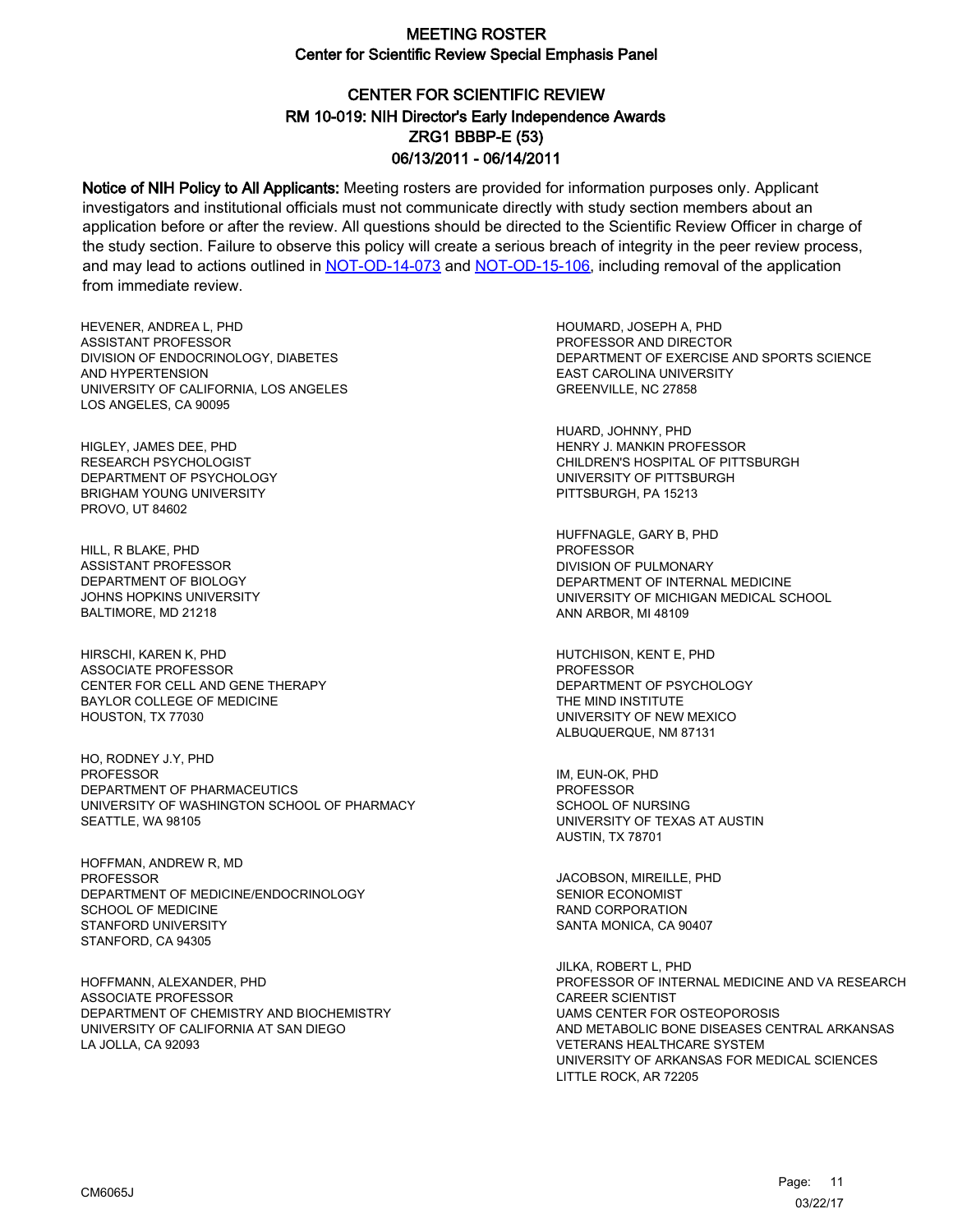# CENTER FOR SCIENTIFIC REVIEW ZRG1 BBBP-E (53) 06/13/2011 - 06/14/2011 RM 10-019: NIH Director's Early Independence Awards

Notice of NIH Policy to All Applicants: Meeting rosters are provided for information purposes only. Applicant investigators and institutional officials must not communicate directly with study section members about an application before or after the review. All questions should be directed to the Scientific Review Officer in charge of the study section. Failure to observe this policy will create a serious breach of integrity in the peer review process, and may lead to actions outlined in [NOT-OD-14-073](https://grants.nih.gov/grants/guide/notice-files/NOT-OD-14-073.html) and [NOT-OD-15-106,](https://grants.nih.gov/grants/guide/notice-files/NOT-OD-15-106.html) including removal of the application from immediate review.

KAJSTURA, JAN, PHD **PROFESSOR** DEPARTMENT OF ANESTHESIA AND MEDICINE BRIGHAM AND WOMEN'S HOSPITAL HARVARD MEDICAL SCHOOL BOSTON, MA 02115

KANE, PATRICIA M, PHD PROFESSOR DEPARTMENT OF BIOCHEMISTRY AND MOLECULAR BIOLOGY STATE UNIVERSITY OF NEW YORK SYRACUSE, NY 13210

KAREKEN, DAVID A, PHD ASSOCIATE PROFESSOR DEPARTMENT OF NEUROLOGY INDIANA UNIVERSITY INDIANAPOLIS, IN 46202

KERN, SCOTT E, MD PROFESSOR OF ONCOLOGY AND PATHOLOGY DIRECTOR, GASTROINTESTINAL SPORE DEPARTMENT OF ONCOLOGY-CANCER BIOLOGY SCHOOL OF MEDICINE JOHNS HOPKINS UNIVERSITY BALTIMORE, MD 21231

KIMBERLY, ROBERT P, MD PROFESSOR DIVISION OF CLINICAL IMMUNOLOGY AND RHEUMATOLOGY UNIVERSITY OF ALABAMA AT BIRMINGHAM BIRMINGHAM, AL 35294

KIMONIS, VIRGINIA EUNICE, MD **CHIFF** DIVISION OF GENETICS AND METABOLISM DEPARTMENT OF PEDIATRICS UNIVERSITY OF CALIFORNIA, IRVINE ORANGE, CA 92868

KNIGHT, ROBIN, PHD ASSISTANT PROFESSOR DEPARTMENTS OF CHEMISTRY AND BIOCHEMISTRY UNIVERSITY OF COLORADO BOULDER, CO 80301

KOLESAR, JILL MARIE, PHD, PHAR PROFESSOR COMPREHENSIVE CANCER CENTER UNIVERSITY OF WISCONSIN MADISON, WI 53792

KRAMER, LAURA D, PHD ASSOCIATE PROFESSOR DIRECTOR OF ARBOVIRUS LABORATORIES WADSWORTH CENTER NEW YORK STATE DEPARTMENT OF HEALTH SINGERLANDS, NY 12159

KRISHNASWAMY, SRIRAM, PHD ASSOCIATE PROFESSOR CHILDREN'S HOSPITAL OF PHILADELPHIA UNIVERSITY OF PENNSYLVANIA, SCHOOL OF MEDICINE PHILADELPHIA, PA 19104

KUMAR, NIRBHAY, PHD PROFESSOR DEPARTMENT OF TROPICAL MEDICINE SCHOOL OF PUBLIC HEALTH AND TROPICAL MEDICINE TULANE UNIVERSITY NEW ORLEANS, LA 70112

KURITZKES, DANIEL R, MD DIRECTOR OF AIDS RESEARCH BRIGHAM AND WOMEN'S HOSPITAL HARVARD MEDICAL SCHOOL CAMBRIDGE, MA 02139

LAAL, SUMAN, PHD ASSISTANT PROFESSOR DEPARTMENT OF PATHOLOGY VA NEW YORK KARBOR HEALTHCARE NEW YORK UNIVERSITY SCHOOL OF MEDICINE NEW YORK, NY 10010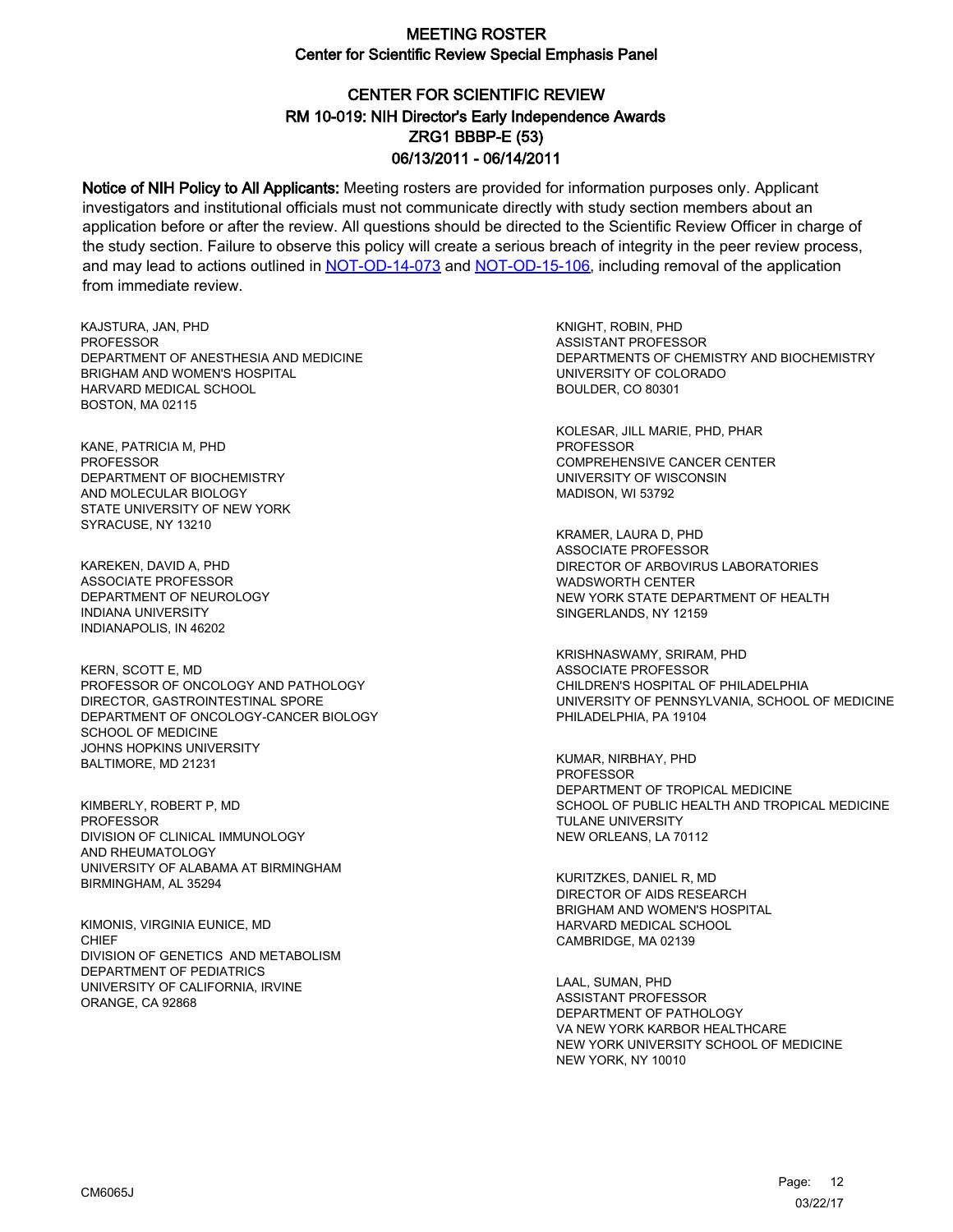# CENTER FOR SCIENTIFIC REVIEW ZRG1 BBBP-E (53) 06/13/2011 - 06/14/2011 RM 10-019: NIH Director's Early Independence Awards

Notice of NIH Policy to All Applicants: Meeting rosters are provided for information purposes only. Applicant investigators and institutional officials must not communicate directly with study section members about an application before or after the review. All questions should be directed to the Scientific Review Officer in charge of the study section. Failure to observe this policy will create a serious breach of integrity in the peer review process, and may lead to actions outlined in [NOT-OD-14-073](https://grants.nih.gov/grants/guide/notice-files/NOT-OD-14-073.html) and [NOT-OD-15-106,](https://grants.nih.gov/grants/guide/notice-files/NOT-OD-15-106.html) including removal of the application from immediate review.

LANDIS, CAROL A, RN, DNSC, BSN, FAAN **PROFESSOR** DEPARTMENT OF BEHAVIORAL NURSING AND HEALTH SYSTEMS SCHOOL OF NURSING UNIVERSITY OF WASHINGTON SEATTLE, WA 98195

LANDON, BRUCE E, MD ASSOCIATE PROFESSOR DEPARTMENT OF HEALTH CARE POLICY HARVARD MEDICAL SCHOOL BOSTON, MA 02115

LANZI, ROBIN G, PHD ASSISTANT PROFESSOR DEPARTMENT OF HEALTH BEHAVIOR SCHOOL OF PUBLIC HEALTH UNIVERSITY OF ALABAMA AT BIRMINGHAM BIRMINGHAM, AL 35294

LARABELL, CAROLYN A, PHD **PROFESSOR** DEPARTMENT OF ANATOMY UNIVERSITY OF CALIFORNIA, SAN FRANCISCO BERKELEY, CA 94720

LEBLANC, ANDREA C, PHD PROFESSOR DEPARTMENT OF NEUROLOGY AND NEUROSURGERY LADY DAVIS INSTITUTE FOR MEDICAL RESEARCH MCGILL UNIVERSITY MONTREAL, QUEBEC H3T 1E2 CANADA

LEGGIO, LORENZO, MD ASSISTANT PROFESSOR DEPARTMENT OF COMMUNITY HEALTH BROWN UNIVERSITY MEDICAL SCHOOL PROVIDENCE, RI 02906

LEWINTER, MARTIN M, MD PROFESSOR DEPARTMENT OF MEDICINE UNIVERSITY OF VERMONT COLLEGE OF MEDICINE BURLINGTON, VT 05401

LI, CHRISTINE, PHD **PROFESSOR** DEPARTMENT OF BIOLOGY CITY COLLEGE OF NEW YORK NEW YORK, NY 10031

LIN, JIALING, PHD ASSOCIATE PROFESSOR DEPARTMENT OF BIOCHEMISTY AND MOLECULAR BIOLOGY UNIVERSITY OF OKLAHOMA HEALTH SCIENCES CENTER OKLAHOMA CITY, OK 73126

LINK, CHRISTOPHER D, PHD ASSOCIATE PROFESSOR INSTITUTE FOR BEHAVIORAL GENETICS UNIVERSITY OF COLORADO BOULDER, CO 80309

LIU, BIN, PHD ASSOCIATE PROFESSOR DEPARTMENT OF ANESTHESIA UNIVERSITY OF CALIFORNIA AT SAN FRANCISCO SAN FRANCISCO, CA 94110

LONG, MANYUAN NO, PHD ASSOCIATE PROFESSOR DEPARTMENT OF ECOLOGY AND EVOLUTION UNIVERSITY OF CHICAGO CHICAGO, IL 60637

LU, QING R, PHD ASSOCIATE PROFESSOR DEPARTMENT OF DEVELOPMENTAL BIOLOGY UNIVERSITY OF TEXAS SOUTHWEST MEDICAL CENTER DALLAS, TX 75390

LYKETSOS, CONSTANTINE G, MD ALTHOOSE PROFESSOR AND CHAIR DEPARTMENT OF PSYCHIATRY JOHNS HOPKINS BAYVIEW BALTIMORE, MD 21287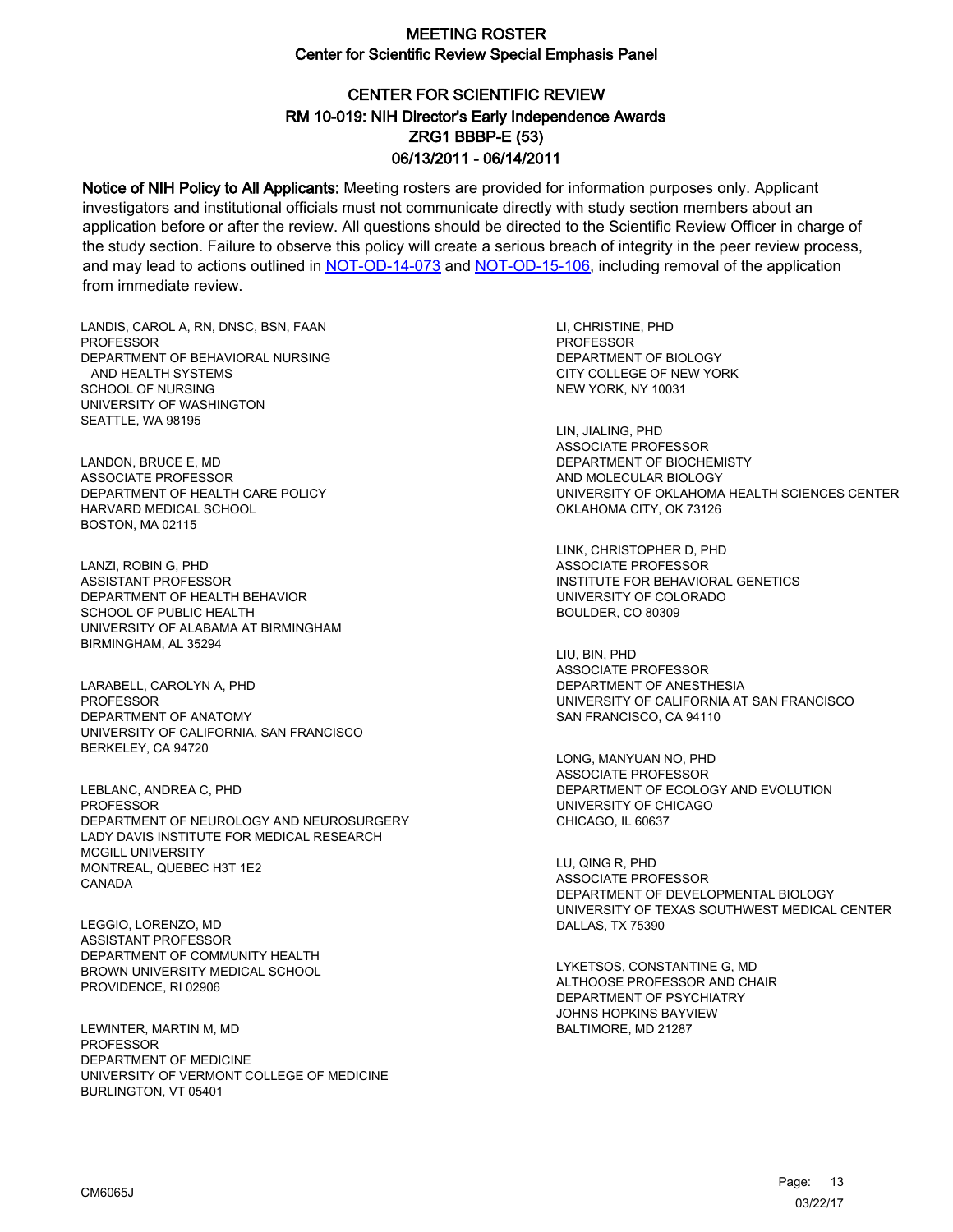# CENTER FOR SCIENTIFIC REVIEW ZRG1 BBBP-E (53) 06/13/2011 - 06/14/2011 RM 10-019: NIH Director's Early Independence Awards

Notice of NIH Policy to All Applicants: Meeting rosters are provided for information purposes only. Applicant investigators and institutional officials must not communicate directly with study section members about an application before or after the review. All questions should be directed to the Scientific Review Officer in charge of the study section. Failure to observe this policy will create a serious breach of integrity in the peer review process, and may lead to actions outlined in [NOT-OD-14-073](https://grants.nih.gov/grants/guide/notice-files/NOT-OD-14-073.html) and [NOT-OD-15-106,](https://grants.nih.gov/grants/guide/notice-files/NOT-OD-15-106.html) including removal of the application from immediate review.

MACKIE, KENNETH P, MD **PROFESSOR** DEPARTMENT OF PSYCHOLOGICAL AND BRAIN SCIENCES INDIANA UNIVERSITY BLOOMINGTON, IN 47405

MALAMUD, DANIEL, PHD PROFESSOR NYU COLLEGE OF DENTISTRY NEW YORK, NY 10010

MANN, DOUGLAS LOWELL, MD PROFESSOR DEPARTMENT OF MEDICINE BAYLOR COLLEGE OF MEDICINE HOUSTON, TX 77030

MARCONI, RICHARD T, PHD **PROFESSOR** DEPARTMENT OF MICROBIOLOGY AND IMMUNOLOGY MEDICAL COLLEGE OF VIRGINIA RICHMOND, VA 23298

MASON, GRAEME F, PHD ASSOCIATE PROFESSOR DEPARTMENT OF DIAGNOSTIC RADIOLOGY AND **PSYCHIATRY** YALE UNIVERSITY NEW HAVEN, CT 06520

MATIN, AC, PHD **PROFESSOR** DEPARTMENT OF MICROBIOLOGY AND IMMUNOLOGY SCHOOL OF MEDICINE STANFORD UNIVERSITY STANFORD, CA 94305

MATTHEW, HOWARD W.T, PHD **PROFESSOR** DEPARTMENTS OF CHEMICAL ENGINEERING AND MATERIAL WAYNE STATE UNIVERSITY DETROIT, MI 48202

MCAULEY, EDWARD, PHD KAHN PROFESSOR OF APPLIED HEALTH SCIENCES DEPARTMENT OF KINESIOLOGY AND COMMUNITY HEALTH UNIVERSITY OF ILLINOIS, URBANA-CHAMPAIGN URBANA, IL 61801

MCCOMBIE, WILLIAM RICHARD, PHD PROFESSOR GENOME RESEARCH CENTER. COLD SPRING HARBOR LABORATORY COLD SPRING HARBOR, NY 11724

MCLELLAN, SANDRA L, PHD ASSISTANT SCIENTIST GREAT LAKES WATER INSTITUTE UNIVERSITY OF WISCONSIN - MILWAUKEE MILWAUKEE, WI 53204

MCNALLY, ELIZABETH M, PHD PROFESSOR DIVISION OF BIOLOGICAL SCIENCES DEPARTMENTS OF MEDICINE AND HUMAN GENETICS UNIVERSITY OF CHICAGO CHICAGO, IL 60637

MEGENEY, LYNN A, PHD MACH-GAENSSLEN CHAIR IN CARDIAC RESEARCH MOLECULAR MEDICINE PROGRAMS OTTAWA HEALTH RESEARCH INSTITUTE OTTAWA, ON K1N 6N5 CANADA

MICHELS, KARIN B, PHD ASSOCIATE PROFESSOR DEPARTMENT OF OBSTETRICS AND GYNECOLOGY AND REPRODUCTIVE BIOLOGY HARVARD MEDICAL SCHOOL BOSTON, MA 02115

MICZEK, KLAUS A, PHD PROFESSOR DEPARTMENTS OF PSYCHOLOGY, PSYCHIATRY, PHARMACOLOGY AND NEUROSCIENCE TUFTS UNIVERSITY MEDFORD, MA 02155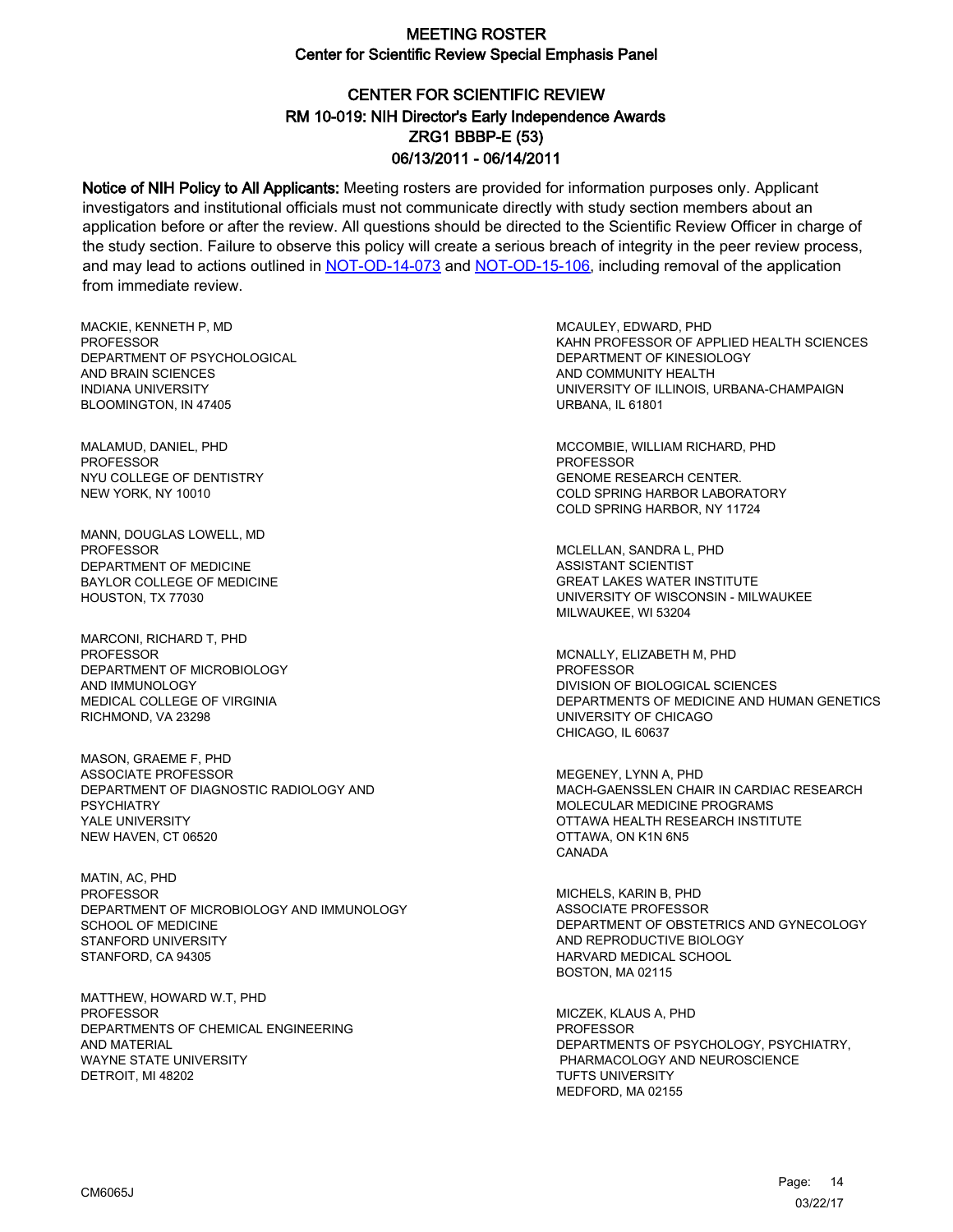# CENTER FOR SCIENTIFIC REVIEW ZRG1 BBBP-E (53) 06/13/2011 - 06/14/2011 RM 10-019: NIH Director's Early Independence Awards

Notice of NIH Policy to All Applicants: Meeting rosters are provided for information purposes only. Applicant investigators and institutional officials must not communicate directly with study section members about an application before or after the review. All questions should be directed to the Scientific Review Officer in charge of the study section. Failure to observe this policy will create a serious breach of integrity in the peer review process, and may lead to actions outlined in [NOT-OD-14-073](https://grants.nih.gov/grants/guide/notice-files/NOT-OD-14-073.html) and [NOT-OD-15-106,](https://grants.nih.gov/grants/guide/notice-files/NOT-OD-15-106.html) including removal of the application from immediate review.

MILLER, CHRISTOPHER JAMES, PHD **PROFESSOR** DEPARTMENT OF PATHOLOGY, MICROBIOLOGY AND IMMUNOLOGY CENTER FOR COMPARATIVE MEDICINE UNIVERSITY OF CALIFORNIA, DAVIS DAVIS, CA 95616

MILLER, SAMUEL I, MD PROFESSOR DEPARTMENT OF MEDICINE, MICROBIOLOGY AND GENOME SCIENCES UNIVERSITY OF WASHINGTON SEATTLE, WA 98195

MISRA, DAWN P, PHD ASSOCIATE PROFESSOR DIVISION OF POPULATION HEALTH SCIENCES DEPARTMENT OF FAMILY MEDICINE AND PUBLIC HEALTH SCIENCES WAYNE STATE UNIVERSITY DETROIT, MI 48201

MOLNAR, BETH ELLEN, SCD ASSOCIATE PROFESSOR DEPARTMENT OF SOCIAL, HUMAN DEVELOPMENT AND HFAI TH SCHOOL OF PUBLIC HEALTH HARVARD UNIVERSITY BOSTON, MA 02115

MORET, BERNARD M, PHD PROFESSOR SCHOOL OF COMPUTER AND COMMUNICATION SCIENCES ECOLE POLYTECHNIQUE F'ED'ERALE DE LAUSANNE CH-1005 LAUSANNE **SWITZERLAND** 

MORRIS, ANDREW J, PHD ASSOCIATE PROFESSOR DEPARTMENT OF INTERNAL MEDICINE CARDIOLOGY UNIVERSITY OF KENTUCKY LEXINGTON, KY 40506

MORRISSEY, JAMES H, PHD **PROFESSOR** DEPARTMENT OF BIOCHEMISTRY COLLEGE OF MEDICINE UNIVERSITY OF ILLINOIS AT URBANA-CHAMPAIGN URBANA, IL 61801

MOSES, HAROLD L, MD PROFESSOR HORTENSE B. INGRAM PROFESSOR OF MOLECULAR **ONCOLOGY** DEPARTMENTS OF CANCER BIOLOGY AND PATHOLOGY VANDERBILT UNIVERSITY SCHOOL OF MEDICINE NASHVILLE, TN 37232

NICHOLS, COLIN G, PHD **PROFESSOR** DEPARTMENT OF CELL BIOLOGY AND PHYSIOLOGY SCHOOL OF MEDICINE WASHINGTON UNIVERSITY ST. LOUIS, MO 63110

NICKLAS, BARBARA J, PHD PROFESSOR SECTION OF GERONTOLOGY AND GERIATRIC MEDICINE WAKE FOREST UNIVERSITY SCHOOL OF MEDICINE WINSTON-SALEM, NC 27157

NOVELLA, ISABEL S, PHD ASSOCIATE PROFESSOR DEPARTMENT OF MEDICAL MICROBIOLOGY AND IMMUNOLOGY MEDICAL UNIVERSITY OF OHIO TOLEDO, OH 43614

NUNNARI, JODI M, PHD PROFESSOR DEPARTMENT OF MOLECULAR AND CELL BIOLOGY, BIOCHEMISTRY AND MOLECULAR BIOLOGY UNIVERSITY OF CALIFORNIA DAVIS, CA 95616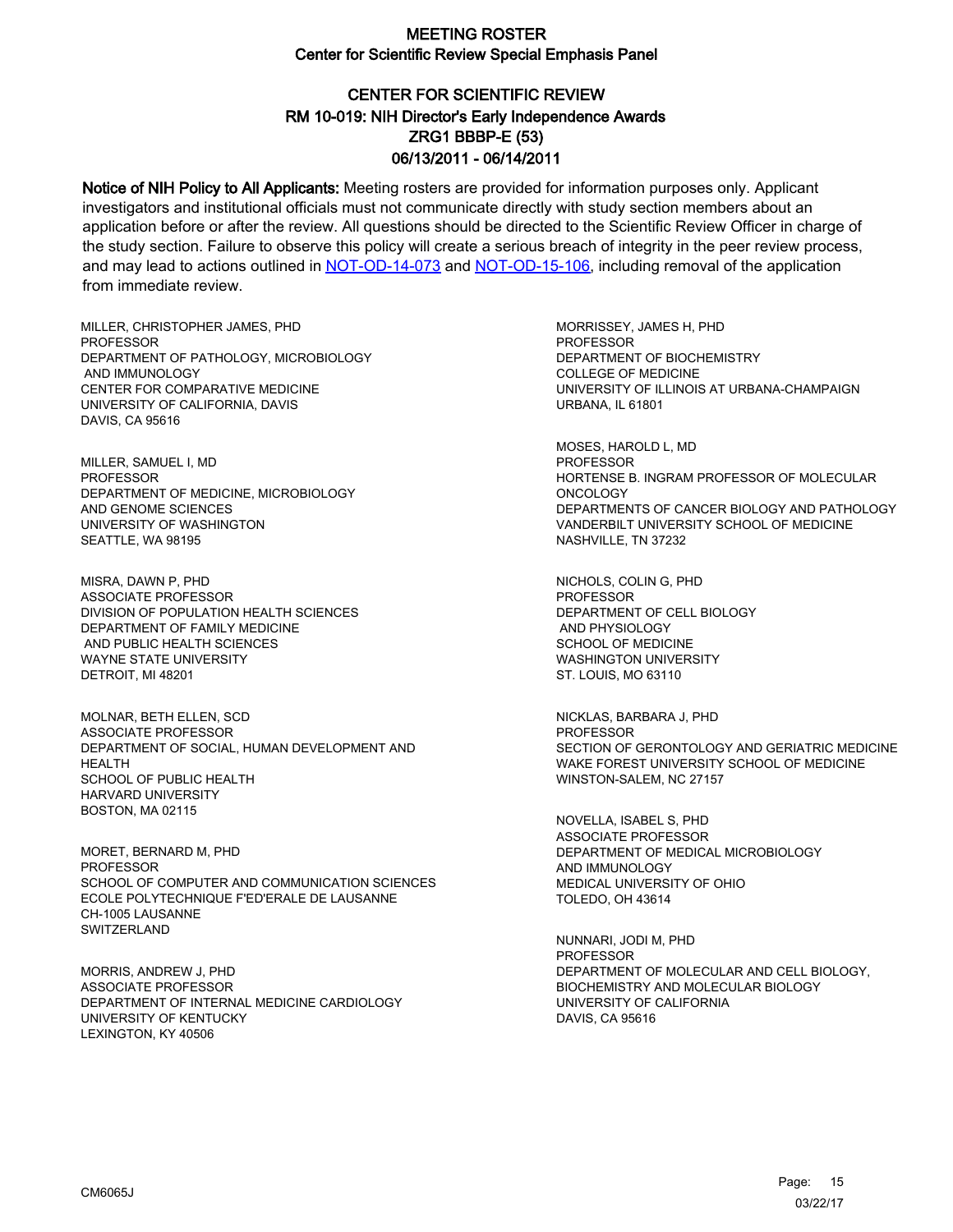# CENTER FOR SCIENTIFIC REVIEW ZRG1 BBBP-E (53) 06/13/2011 - 06/14/2011 RM 10-019: NIH Director's Early Independence Awards

Notice of NIH Policy to All Applicants: Meeting rosters are provided for information purposes only. Applicant investigators and institutional officials must not communicate directly with study section members about an application before or after the review. All questions should be directed to the Scientific Review Officer in charge of the study section. Failure to observe this policy will create a serious breach of integrity in the peer review process, and may lead to actions outlined in [NOT-OD-14-073](https://grants.nih.gov/grants/guide/notice-files/NOT-OD-14-073.html) and [NOT-OD-15-106,](https://grants.nih.gov/grants/guide/notice-files/NOT-OD-15-106.html) including removal of the application from immediate review.

OFFNER, GWYNNETH D, PHD ASSOCIATE PROFESSOR DEPARTMENT OF MEDICINE BOSTON UNIVERSITY SCHOOL OF MEDICINE BOSTON, MA 02118

OKIFUJI, AKIKO, PHD PROFESSOR DEPARTMENT OF ANESTHESIOLOGY SCHOOL OF MEDICINE UNIVERSITY OF UTAH SALT LAKE CITY, UT 84108

OLSHANSKY, BRIAN, MD PROFESSOR DIVISION OF CARDIOLOGY DEPARTMENT OF INTERNAL MEDICINE UNIVERSITY OF IOWA IOWA CITY, IA 52242

ORTIZ, LUIS A, MD ASSOCIATE PROFESSOR DEPARTMENT ENVIRONMENTAL AND OCCUPATIONAL HEALTH UNIVERSITY OF PITTSBURGH PITTSBURGH, PA 15219

OVERBAUGH, JULIE M, PHD **MEMBER** DIVISION OF HUMAN BIOLOGY FRED HUTCHINSON CANCER RESEARCH CENTER SEATTLE, WA 98109

PASIPOULARIDES, ARES, PHD EMERITUS RESEARCH PROFESSOR OF SURGERY SCHOOL OF MEDICINE DUKE UNIVERSITY DURHAM, NC 27710

PERL, ANDRAS, PHD PROFESSOR AND CHIEF DIVISION OF RHEUMATOLOGY DEPARTMENTS OF MEDICINE, MICROBIOLOGY AND IMMUNOLOGY STATE UNIVERSITY OF NEW YORK SYRACUSE, NY 13210

PERRIMON, NORBERT, PHD PROFESSOR DEPARTMENT OF GENETICS HARVARD MEDICAL SCHOOL BOSTON, MA 02115

PISHKO, MICHAEL V, PHD PROFESSOR DEPARTMENT OF CHEMICAL ENGINEERING TEXAS A&M UNIVERSITY COLLEGE STATION, TX 77843

POULOS, THOMAS LEWIS, PHD CHANCELLOR'S PROFESSOR DEPARTMENT OF MOLECULAR BIOLOGY AND BIOCHEMISTRY UNIVERSITY OF CALIFORNIA, IRVINE IRVINE, CA 92697

POWELL, CRAIG M, MD, PHD ASSISTANT PROFESSOR DEPARTMENTS OF NEUROLOGY AND PSYCHIATRY UT SOUTHWESTERN MEDICAL CENTER DALLAS, TX 75390

PRIESTLEY, NIGEL D, PHD PROFESSOR DEPARTMENT OF CHEMISTRY UNIVERSITY OF MONTANA MISSOULA, MT 59812

PUIGSERVER, PERE, PHD ASSISTANT PROFESSOR DEPARTMENT OF CELL BIOLOGY DANA FARBER-CANCER INSTITUTE BOSTON, MA 02115

RAYMOND, PAMELA A, PHD PROFESSOR DEPARTMENTS OF MOLECULAR, CELLULAR AND DEVELOPMENTAL BIOLOGY UNIVERSITY OF MICHIGAN ANN ARBOR, MI 48109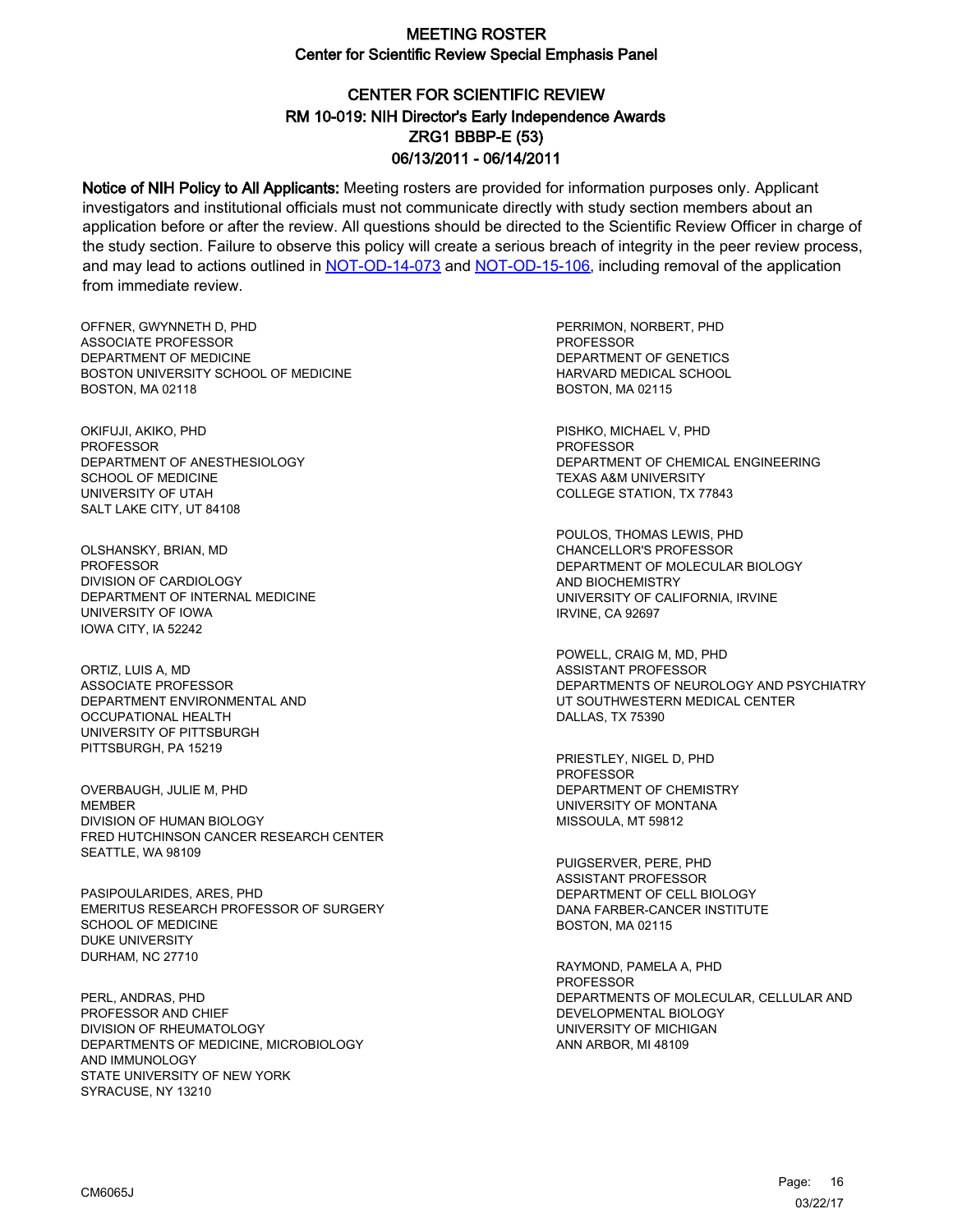# CENTER FOR SCIENTIFIC REVIEW ZRG1 BBBP-E (53) 06/13/2011 - 06/14/2011 RM 10-019: NIH Director's Early Independence Awards

Notice of NIH Policy to All Applicants: Meeting rosters are provided for information purposes only. Applicant investigators and institutional officials must not communicate directly with study section members about an application before or after the review. All questions should be directed to the Scientific Review Officer in charge of the study section. Failure to observe this policy will create a serious breach of integrity in the peer review process, and may lead to actions outlined in [NOT-OD-14-073](https://grants.nih.gov/grants/guide/notice-files/NOT-OD-14-073.html) and [NOT-OD-15-106,](https://grants.nih.gov/grants/guide/notice-files/NOT-OD-15-106.html) including removal of the application from immediate review.

RIDGWAY, WILLIAM M, MD **DIRECTOR** DIVISION OF IMMUNOLOGY UNIVERSITY OF CINCINNATI ACADEMIC HEALTH CENTER CINCINNATI, OH 45627

RIMM, ALFRED A, PHD PROFESSOR DEPARTMENT OF EPIDEMIOLOGY AND BIOSTATISTICS SCHOOL OF MEDICINE CASE WESTERN RESERVE UNIVERSITY CLEVELAND, OH 44106

ROBERTS, JAMES M, MD DIRECTOR DEPARTMENTS OF OBSTRETICS, GYNECOLOGY AND REPRODUCTIVE SCIENCES MAGEE WOMEN'S RESEARCH INSTITUTE UNIVERSITY OF PITTSBURGH PITTSBURGH, PA 15213

ROCKMAN, HOWARD A, MD **PROFESSOR** DEPARTMENT OF MEDICINE, CELL BIOLOGY AND MOLECULAR GENETICS DUKE UNIVERSITY MEDICAL CENTER DURHAM, NC 27710

ROONEY, CLIONA M, PHD PROFESSOR DEPARTMENT OF PEDIATRICS CENTER FOR CELL AND GENE THERAPY BAYLOR COLLEGE OF MEDICINE HOUSTON, TX 77030

ROSS, RICHARD J, MD, PHD PROFESSOR DEPARTMENT OF PSYCHIATRY UNIVERSITY OF PENNSYLVANIA PHILADELPHIA, PA 19104

ROTH, BRYAN L, MD, PHD PROFESSOR DEPARTMENT OF PHARMACOLOGY UNIVERSITY OF NORTH CAROLINA SCHOOL OF MEDICINE CHAPEL HILL, NC 27599

ROTHMAN, ALAN L, MD PROFESSOR DEPARTMENT OF MEDICINE UNIVERSITY OF MASSACHUSETTS MEDICAL SCHOOL WORCESTER, MA 01655

ROY, HEMANT K, MD ASSOCIATE PROFESSOR DIRECTOR OF RESEARCH AND VICE CHAIR, SECTION OF GASTROENTEROLOGY NORTHSHORE UNIVERSITY HEALTH SYSTEMS EVANSTON, IL 60201

RUF, WOLFRAM, MD PROFESSOR DEPARTMENT OF IMMUNOLOGY AND MICROBIAL SCIENCE THE SCRIPPS RESEARCH INSTITUTE LA JOLLA, CA 92037

RUSYN, IVAN, MD, PHD ASSOCIATE PROFESSOR DEPARTMENT OF ENVIRONMENTAL SCIENCES AND ENGINEERING UNIVERSITY OF NORTH CAROLINA, CHAPEL HILL CHAPEL HILL, NC 27599

RYMOND, BRIAN C, PHD PROFESSOR DEPARTMENT OF BIOLOGY UNIVERSITY OF KENTUCKY LEXINGTON, KY 40506

SAMBAMURTI, KUMAR, PHD ASSOCIATE PROFESSOR DEPARTMENT OF NEUROSCIENCES MEDICAL UNIVERSITY OF SOUTH CAROLINA CHARLESTON, SC 29425

SANISLOW, CHARLES A, PHD ASSISTANT PROFESSOR DEPARTMENT OF PSYCHIATRY SCHOOL OF MEDICINE YALE UNIVERSITY NEW HAVEN, CT 06520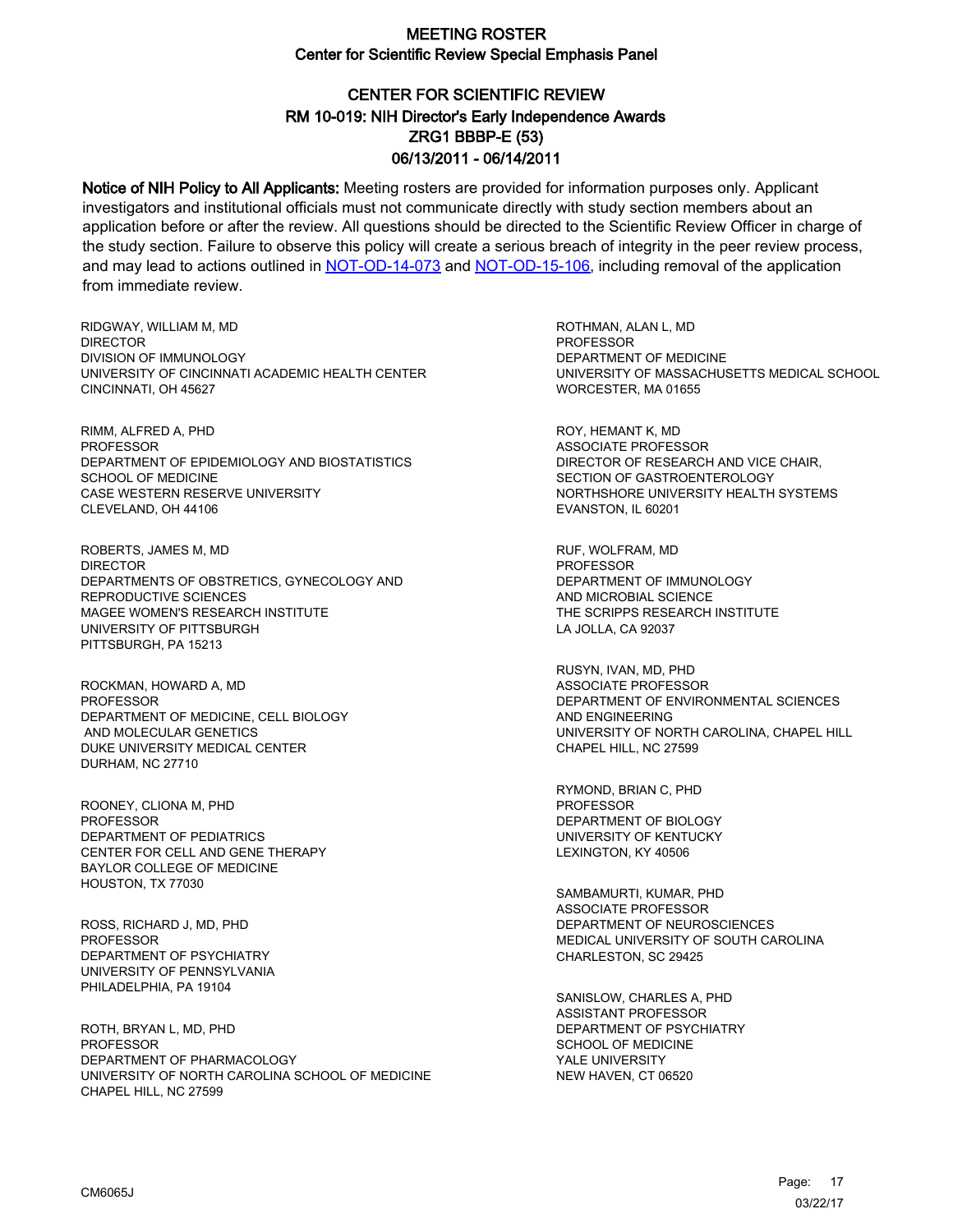# CENTER FOR SCIENTIFIC REVIEW ZRG1 BBBP-E (53) 06/13/2011 - 06/14/2011 RM 10-019: NIH Director's Early Independence Awards

Notice of NIH Policy to All Applicants: Meeting rosters are provided for information purposes only. Applicant investigators and institutional officials must not communicate directly with study section members about an application before or after the review. All questions should be directed to the Scientific Review Officer in charge of the study section. Failure to observe this policy will create a serious breach of integrity in the peer review process, and may lead to actions outlined in [NOT-OD-14-073](https://grants.nih.gov/grants/guide/notice-files/NOT-OD-14-073.html) and [NOT-OD-15-106,](https://grants.nih.gov/grants/guide/notice-files/NOT-OD-15-106.html) including removal of the application from immediate review.

SAYESKI, PETER P, PHD ASSOCIATE PROFESSOR DEPARTMENT OF PHYSIOLOGY UNIVERSITY OF FLORIDA GAINESVILLE, FL 32610

SCHOELLER, DALE A, PHD PROFESSOR DEPARTMENT OF NUTRITIONAL SCIENCES UNIVERSITY OF WISCONSIN MADISON, WI 53706

SCHULENBERG, JOHN E, PHD **PROFESSOR** SURVEY RESEARCH CENTER INSTITUTE FOR SOCIAL RESEARCH UNIVERSITY OF MICHIGAN ANN ARBOR, MI 48106

SEFTON, MICHAEL V, PHD PROFESSOR AND DIRECTOR INSTITUTE OF BIOMATERIALS AND BIOMEDICAL ENGINEERING UNIVERSITY OF TORONTO TORONTO, CA M5S 3G9 CANADA

SEWER, MARION B, PHD ASSOCIATE PROFESSOR SKAGGS SCHOOL OF PHARMACY AND PHARMACEUTICAL SCIENCES UNIVERSITY OF CALIFORNIA AT SAN DIEGO LA JOLLA, CA 92093

SHAFFER, DAVID, MD, MB IRVING PHILLIPS PROFESSOR DEPARTMENT OF CHILD PSYCHIATRY COLUMBIA UNIVERSITY NEW YORK, NY 10032

SHANNON, WILLIAM D, PHD ASSOCIATE PROFESSOR DIVISION OF GENERAL MEDICAL SCIENCES WASHINGTON UNIVERSITY SCHOOL OF MEDICINE ST. LOUIS, MO 63110

SHAPIRO, EUGENE DAVID, MD **PROFESSOR** DEPARTMENT OF PEDIATRICS AND EPIDEMIOLOGY SCHOOL OF MEDICINE YALE UNIVERSITY NEW HAVEN, CT 06520

SHEEHAN, MARTIN R, PHD RESEARCH DIRECTOR RESEARCH DEPARTMENT DOUBLE S INSTRUCTIONAL SYSTEM EUGENE, OR 97405

SHIVELY, JOHN ERNEST, PHD PROFESSOR AND CHAIRMAN DEPARTMENT OF IMMUNOLOGY BECKMAN RESEARCH INSTITUTE CITY OF HOPE NATIONAL MEDICAL CENTER DUARTE, CA 91010

SMITH, JEROME CARSON II, PHD ASSISTANT PROFESSOR DEPARTMENT OF HUMAN MOVEMENT SCIENCE UNIVERSITY OF WISCONSIN-MILWAUKEE MILWAUKEE, WI 53201

SNYDER, ALAN J, PHD PROFESSOR DEPARTMENTS OF SURGERY AND BIOENGINEERING PENNSYLVANIA STATE UNIVERSITY HERSHEY, PA 17033

SPAULDING, SANDI J, PHD ASSOCIATE PROFESSOR SCHOOL OF OCCUPATIONAL THERAPY THE UNIVERSITY OF WESTERN ONTARIO FACULTY OF HEALTH SCIENCE ELBORN COLLEGE LONDON ONTARIO CANADA N6G 1H1 CANADA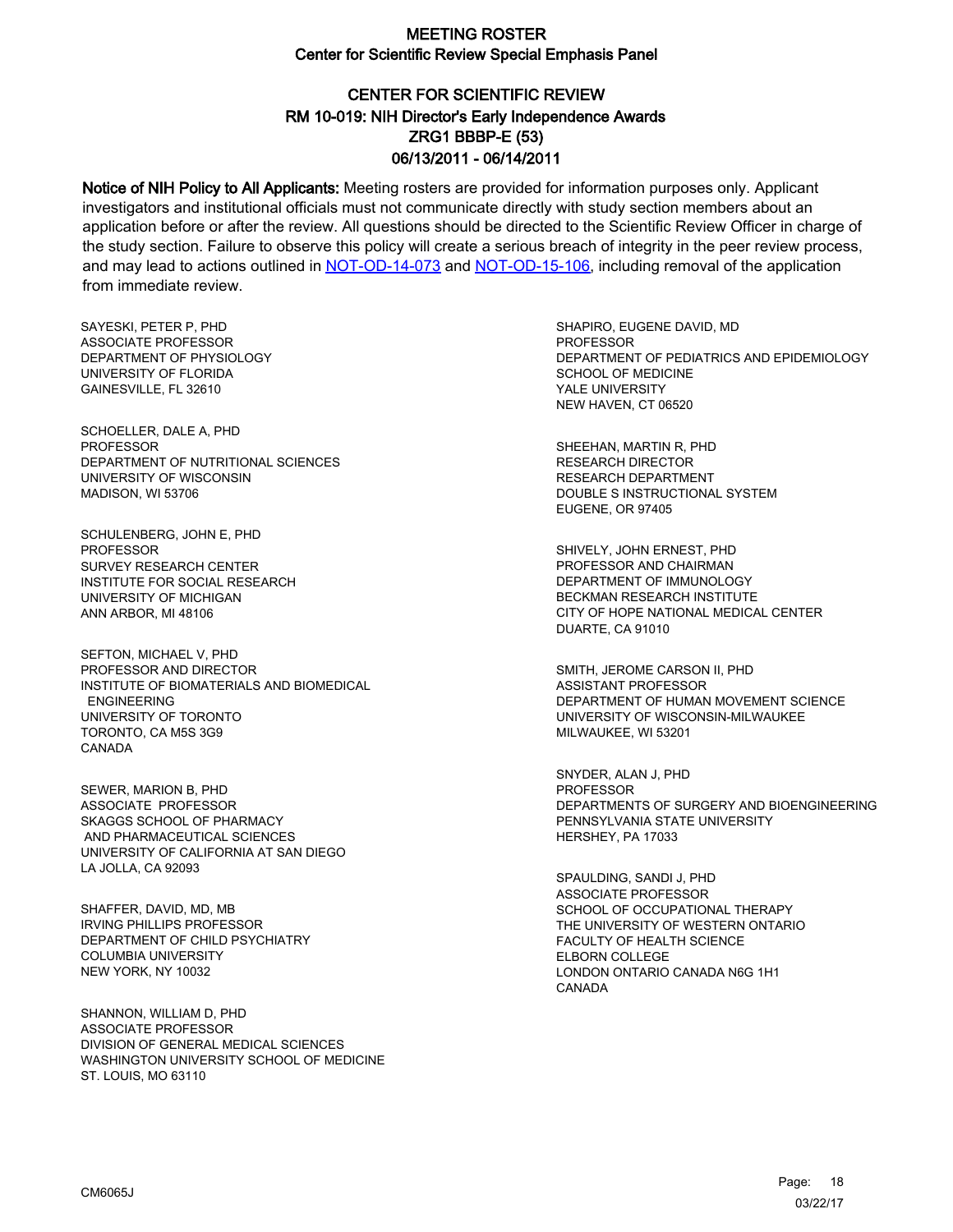# CENTER FOR SCIENTIFIC REVIEW ZRG1 BBBP-E (53) 06/13/2011 - 06/14/2011 RM 10-019: NIH Director's Early Independence Awards

Notice of NIH Policy to All Applicants: Meeting rosters are provided for information purposes only. Applicant investigators and institutional officials must not communicate directly with study section members about an application before or after the review. All questions should be directed to the Scientific Review Officer in charge of the study section. Failure to observe this policy will create a serious breach of integrity in the peer review process, and may lead to actions outlined in [NOT-OD-14-073](https://grants.nih.gov/grants/guide/notice-files/NOT-OD-14-073.html) and [NOT-OD-15-106,](https://grants.nih.gov/grants/guide/notice-files/NOT-OD-15-106.html) including removal of the application from immediate review.

SPIRITO, ANTHONY NMN, PHD **PROFESSOR** DEPARTMENT OF PSYCHIATRY AND HUMAN BEHAVIOR CENTER FOR ALCOHOL AND ADDICTIONS STUDIES BROWN UNIVERSITY MEDICAL SCHOOL PROVIDENCE, RI 02912

STORCH, JUDITH, PHD PROFESSOR DEPARTMENT OF NUTRITIONAL SCIENCES RUTGERS UNIVERSITY NEW BRUNSWICK, NJ 08901

SUOMI, STEPHEN J, PHD **CHIEF** NICHD LABORATORY COMPARATIVE ETHOLOGY NATIONAL INSTITUTES OF HEALTH BETHESDA, MD 20892

TAO, RUI, PHD, DVM ASSOCIATE PROFESSOR BIOMEDICAL SCIENCE DEPARTMENT FLORIDA ATLANTIC UNIVERSITY BOCA RATON, FL 33431

THATCHER, GREGORY R J, PHD PROFESSOR DEPARTMENT OF MEDICINAL CHEMISTRY AND PHARMACOGNOSY COLLEGE OF PHARMACY UNIVERSITY OF ILLINOIS AT CHICAGO CHICAGO, IL 60612

THOMPSON, ELIZABETH ALISON, PHD PROFESSOR DEPARTMENT OF STATISTICS UNIVERSITY OF WASHINGTON SEATTLE, WA 98195

TIAN, BIN, PHD ASSOCIATE PROFESSOR DEPARTMENT OF BIOCHEMISTRY AND MOLECULAR **BIOLOGY** UMDNJ - NEW JERSEY MEDICAL SCHOOL NEWARK, NJ 07103

TOMSIA, ANTONI P, PHD SENIOR SCIENTIST MATERIALS SCIENCES DIVISION LAWRENCE BERKELEY NATIONAL LABORATORY UNIVERSITY OF CALIFORNIA BERKELEY, CA 94720

TOROK-STORB, BEVERLY JO, PHD MEMBER AND ASSOCIATE PROGRAM HEAD CLINICAL RESEARCH DIVISION FRED HUTCHINSON CANCER RESEARCH CENTER SEATTLE, WA 98109

TRUSKEY, GEORGE A, PHD PROFESSOR AND CHAIR DEPARTMENT OF BIOMEDICAL ENGINEERING SCHOOL OF ENGINEERING DUKE UNIVERSITY DURHAM, NC 27708

TSAI, AH-LIM, PHD PROFESSOR DIVISION OF HEMATOLOGY DEPARTMENT OF INTERNAL MEDICINE UNIVERSITY OF TEXAS MEDICAL SCHOOL HOUSTON, TX 77030

TSUI, BENJAMIN M. W., PHD PROFESSOR DEPARTMENT OF RADIOLOGY JOHNS HOPKINS UNIVERSITY BALTIMORE, MD 21287-0859

TUBMAN, JONATHAN G, PHD ASSOCIATE VICE PRESIDENT FOR RESEARCH DEPARTMENT OF PSYCHOLOGY FLORIDA INTERNATIONAL UNIVERSITY MIAMI, FL 33199

TUOMANEN, ELAINE I, MD FULL MEMBER DEPARTMENT OF INFECTIOUS DISEASES ST. JUDE CHILDREN'S RESEARCH HOSPITAL MEMPHIS, TN 38105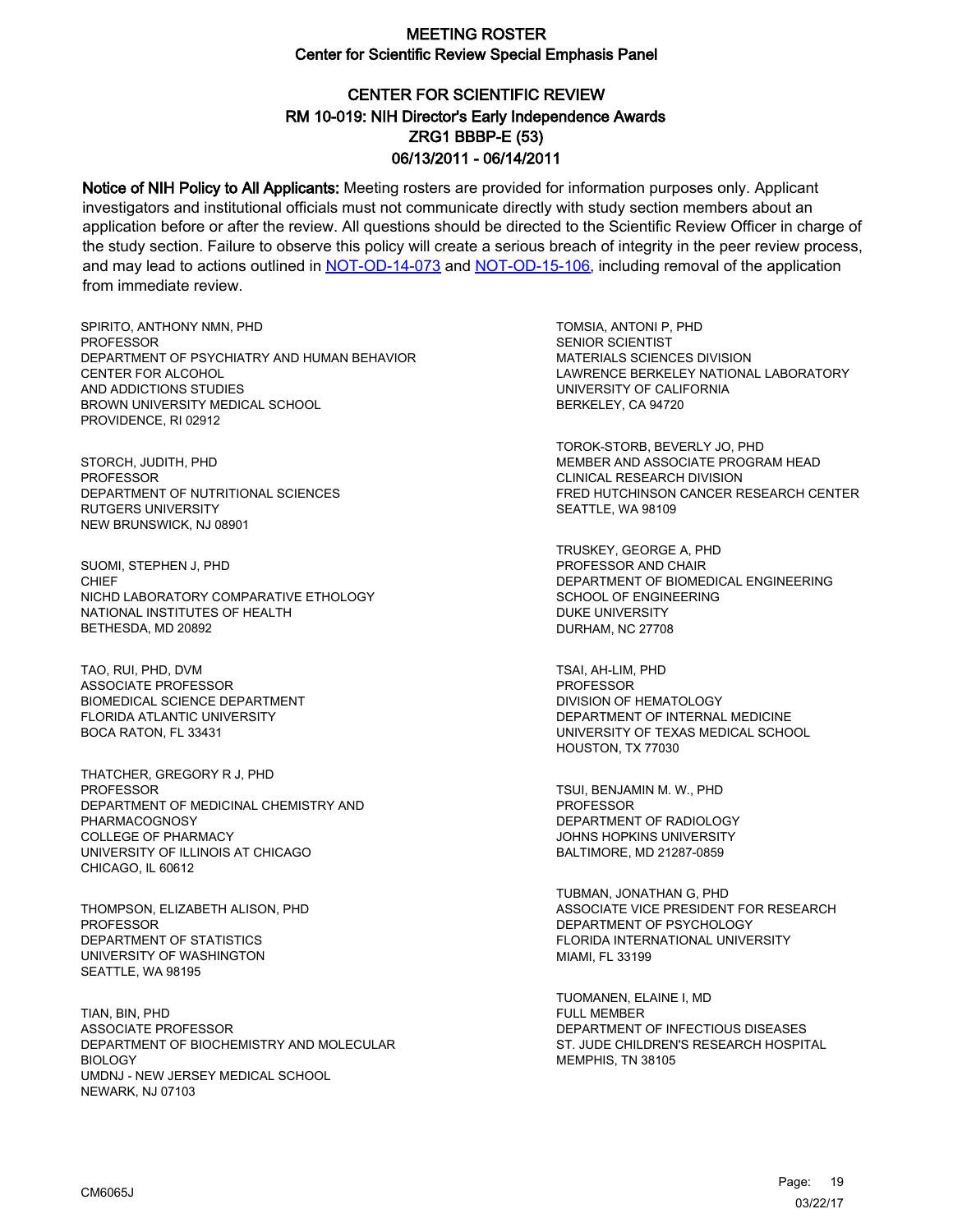## CENTER FOR SCIENTIFIC REVIEW ZRG1 BBBP-E (53) 06/13/2011 - 06/14/2011 RM 10-019: NIH Director's Early Independence Awards

Notice of NIH Policy to All Applicants: Meeting rosters are provided for information purposes only. Applicant investigators and institutional officials must not communicate directly with study section members about an application before or after the review. All questions should be directed to the Scientific Review Officer in charge of the study section. Failure to observe this policy will create a serious breach of integrity in the peer review process, and may lead to actions outlined in [NOT-OD-14-073](https://grants.nih.gov/grants/guide/notice-files/NOT-OD-14-073.html) and [NOT-OD-15-106,](https://grants.nih.gov/grants/guide/notice-files/NOT-OD-15-106.html) including removal of the application from immediate review.

VAN DEN POL, ANTHONY N, PHD **PROFESSOR** DEPARTMENT OF NEUROSURGERY YALE UNIVERSITY NEW HAVEN, CT 06520-8082

VAN KAER, LUC, PHD ASSISTANT PROFESSOR DEPARTMENT OF MICROBIOLOGY AND IMMUNOLOGY VANDERBILT UNIVERSITY SCHOOL OF MEDICINE NASHVILLE, TN 37232

VARNER, JUDITH A, PHD PROFESSOR MOORES COMPREHENSIVE CANCER CENTER UNIVERSITY OF CALIFORNIA, SAN DIEGO LA JOLLA, CA 92093

VEMUGANTI, RAGHU, PHD ASSOCIATE PROFESSOR DEPARTMENT OF NEUROLOGICAL SURGERY UNIVERSITY OF WISCONSIN MEDICAL SCHOOL MADISON, WI 53792

VIELAND, VERONICA J, PHD PROFESSOR OF PEDIATRIC RESEARCH THE RES INST AT NATIONWIDE CHILDREN'S HOSPITAL THE OHIO STATE UNIVERSITY COLUMBUS, OH 43205

VISURI, STEVEN R, PHD CHIEF SCIENCE OFFICER GEN-PROBE PRODESSE, INC WAUKESHA, WI 53186

VOHRA, YOGESH K, PHD PROFESSOR AND UNIVERSITY SCHOLAR PHYSICS GRADUATE PROGRAM CENTER FOR NANOSCALE MATERIALS AND **BIOINTEGRATION** UNIVERSITY OF ALABAMA BIRMINGHAM, AL 35294

VON HERRATH, MATTHIAS G, MD PROFESSOR DEPARTMENT OF IMMUNOLOGY LA JOLLA INSTITUTE FOR ALLERGY AND IMMUNOLOGY SAN DIEGO, CA 92121

WALLACE, CAROL A, MD ASSOCIATE PROFESSOR DIVISION OF IMMUNOLOGY, RHEUMATOLOGY AND INFECTIOUS DISEASES UNIVERSITY OF WASHINGTON AND CHILDREN'S HOSPITAL SEATTLE, WA 98105

WANG, JEN-CHYWAN, PHD ASSISTANT PROFESSOR DEPARTMENT OF NUTRITIONAL SCIENCES AND **TOXICOLOGY** UNIVERSITY OF CALIFORNIA, BERKELEY BERKELEY, CA 94720

WANKE, CHRISTINE A, MD PROFESSOR DEPARTMENT OF PUBLIC HEALTH AND COMMUNITY MEDICINE SCHOOL OF MEDICINE TUFTS UNIVERSITY BOSTON, MA 02111

WEIGEL, NANCY LYNN, PHD PROFESSOR DEPARTMENT OF MOLECULAR AND CELLULAR BIOLOGY BAYLOR COLLEGE OF MEDICINE HOUSTON, TX 77030

WEINER, LOUIS M, MD VICE PRESIDENT, TRANS. RESEARCH LOMBARDI COMPREHENSIVE CANCER CENTER GEORGETOWN UNIVERSITY MEDICAL CENTER WASHINGTON, DC 20057

WEISS, ROBERT G, MD PROFESSOR OF MEDICINE DEPARTMENT OF CARDIOLOGY JOHNS HOPKINS UNIVERSITY HUNT VALLEY, MD 21030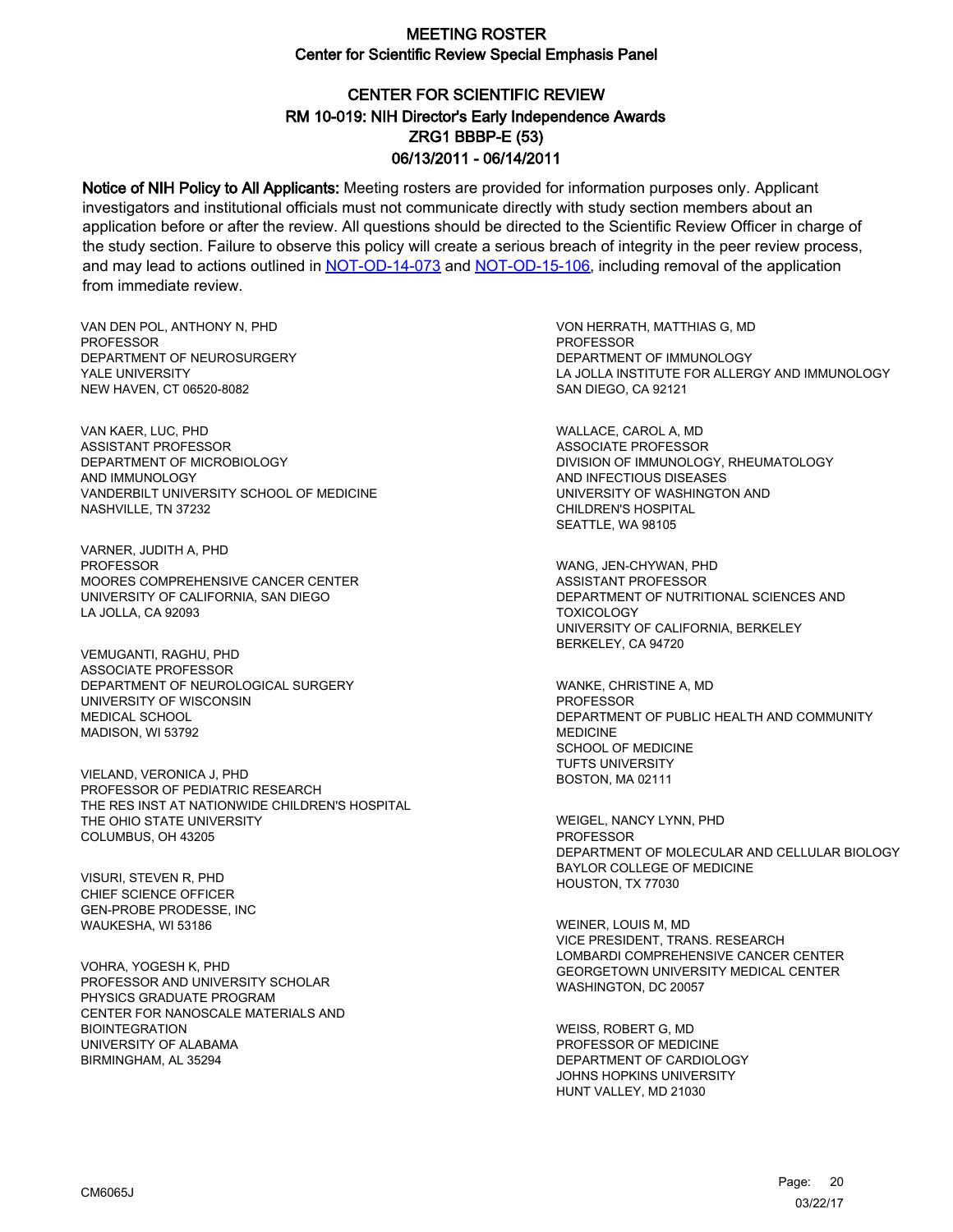# CENTER FOR SCIENTIFIC REVIEW ZRG1 BBBP-E (53) 06/13/2011 - 06/14/2011 RM 10-019: NIH Director's Early Independence Awards

Notice of NIH Policy to All Applicants: Meeting rosters are provided for information purposes only. Applicant investigators and institutional officials must not communicate directly with study section members about an application before or after the review. All questions should be directed to the Scientific Review Officer in charge of the study section. Failure to observe this policy will create a serious breach of integrity in the peer review process, and may lead to actions outlined in [NOT-OD-14-073](https://grants.nih.gov/grants/guide/notice-files/NOT-OD-14-073.html) and [NOT-OD-15-106,](https://grants.nih.gov/grants/guide/notice-files/NOT-OD-15-106.html) including removal of the application from immediate review.

WICHTERLE, HYNEK, PHD ASSISTANT PROFESSOR DEPARTMENT OF PATHOLOGY COLUMBIA UNIVERSITY NEW YORK , NY 10032

WINDLE, MICHAEL T, PHD PROFESSOR AND DIRECTOR DEPARTMENT OF BEHAVORIAL SCIENCE AND HEALTH EDUCATION WOODRUFF HEALTH SCIENCES CENTER EMORY UNIVERSITY ATLANTA, GA 30322

WITTENBERG, CURT, PHD ASSOCIATE PROFESSOR DEPARTMENT OF MOLECULAR BIOLOGY THE SCRIPPS RESEARCH INSTITUTE LA JOLLA, CA 92037

WITTENBERG, GEORGE, PHD ASSOCIATE PROFESSOR DEPARTMENT OF NEUROLOGY UNIVERSITY OF MARYLAND BALTIMORE, MD 21201

WOLIN, MICHAEL S, PHD PROFESSOR DEPARTMENT OF PHYSIOLOGY MEDICAL SCHOOL NEW YORK MEDICAL COLLEGE VALHALLA, NY 10595

WOODWARD, STEVEN HARTWELL, PHD **DIRECTOR** NATIONAL CENTER FOR PTSD VA PALO ALTO HEALTH CARE SYSTEM MENLO PARK, CA 94025

YANTIS, STEVEN G, PHD **PROFESSOR** DEPARTMENT OF PSYCHOLOGICAL AND BRAIN SCIENCES JOHNS HOPKINS UNIVERSITY BALTIMORE, MD 21218

YARASHESKI, KEVIN E, PHD ASSOCIATE PROFESSOR METABOLISM/ENDOCRINOLOGY DIVISION WASHINGTON UNIVERSITY SCHOOL OF MEDICINE ST. LOUIS, MO 63110

YEATES, KEITH O, PHD ASSOCIATE PROFESSOR DEPARTMENTS OF PEDIATRICS, PSYCHOLOGY & PSYCHIATRY CHILDREN'S HOSPITAL OHIO STATE UNIVERSITY COLUMBUS, OH 43205

YU, BENJAMIN DIUNG-YUEN, PHD ASSISTANT PROFESSOR DIVISION OF DERMATOLOGY UNIVERSITY OF CALIFORNIA, SAN DIEGO LA JOLLA, CA 92093

ZAIDI, MONE, MBBS, PHD, MD PROFESSOR OF MEDICINE, GERIATRICS & PHYSIOLOGY DIVISION OF ENDOCR, DIABETES AND BONE DISEASE MOUNT SINAI SCHOOL OF MEDICINE NEW YORK, NY 10029

ZHAO, XINYU, PHD ASSOCIATE PROFESSOR DEPARTMENT OF NEUROSCIENCES SCHOOL OF MEDICINE UNIVERSITY OF NEW MEXICO ALBUQUERQUE, NM 87131

ZIEGLER, THOMAS R, MD PROFESSOR OF MEDICINE ATLANTA CLINICAL AND TRANSLATIONAL SCIENCE INSTITUTE EMORY UNIVERSITY HOSPITAL ATLANTA, GA 30322

#### **SCIENTIFIC REVIEW OFFICER**

NI, WEIJIA, PHD SCIENTIFIC REVIEW OFFICER CENTER FOR SCIENTIFIC REVIEW NATIONAL INSTITUTES OF HEALTH BETHESDA, MD 20892